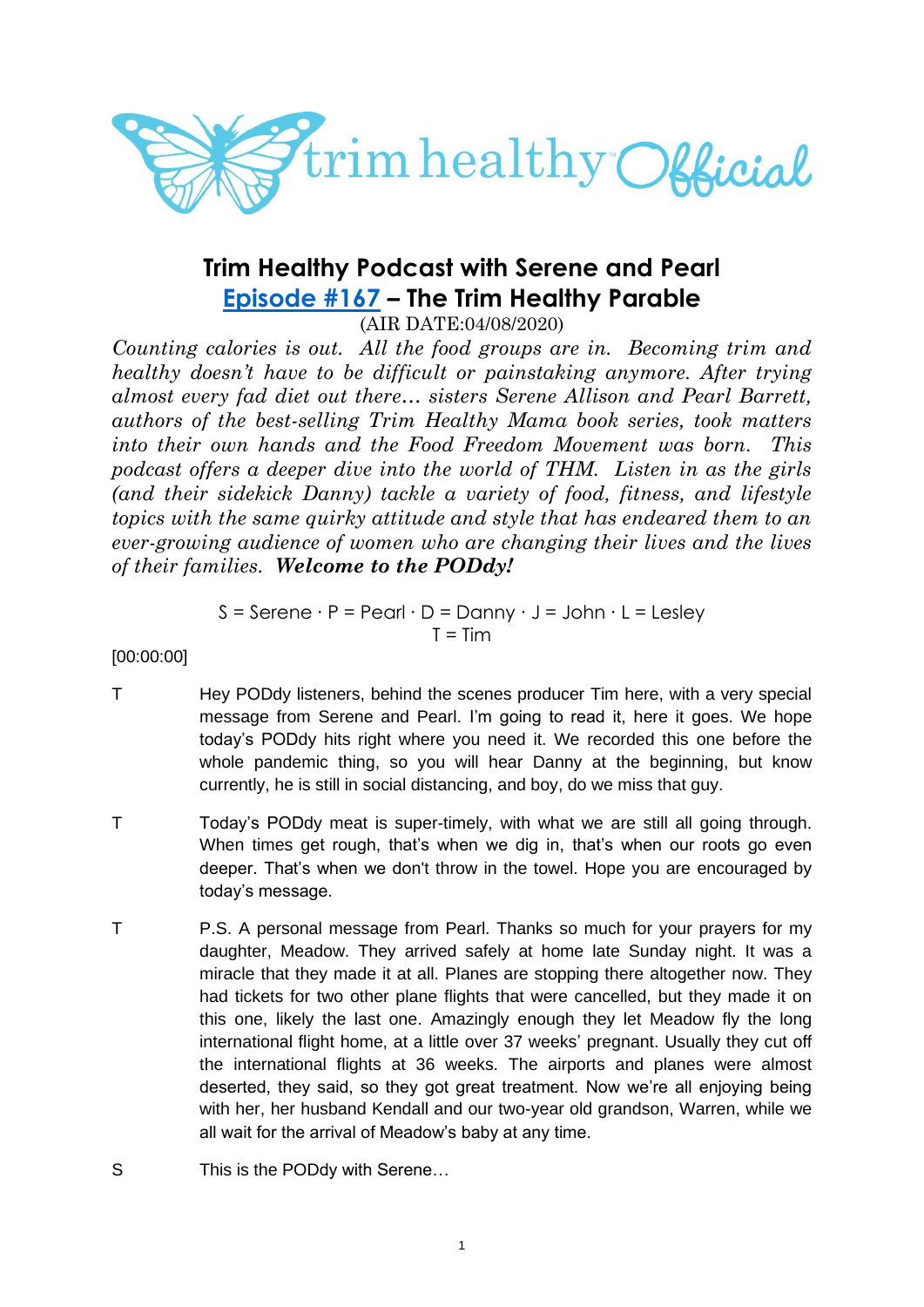- S Get it right, P-O-D-D-Y.
- D Good people of the world, it is the Trim Healthy Podcast with Serene right there, Pearl over there, Danny right here. And we're so glad that you tuned in today. Les is with us, hey, and John is with us, and we've got a great show for you, and we're so glad to bring it. What?
- P We're just, yes.
- D I'm being distracted. Are you dancing behind me?
- P Yes.
- S I haven't got my.

[00:01:49]

- P We're being the Motown Girls.
- D We just did the show about dancing. If you listen to the other show of ours called The UnShow, it was all about dancing. You'll love it.
- S Hey, and Danny is jet-setting out of here right now, because he's like a big wig in terms of show business and in terms of branding companies, and he's flying out…
- D Fair, that's fair.
- S Who knows where, to go be a big-time Dan. Bye, Dan.
- P Bye, Dan.
- D Bye, kids.
- S Bye, big-time Dan. He just came in to intro this Poddy. We'll pay \$2,000 for that, then he'll be on his way to get the real money.
- D Yes, discount this week.
- S See you. So mates, I got my notebook out.
- P Yes, it's a notebook.

[00:02:30]

- S It's notebook time with Serenie again.
- P Yes, notebook time with Serene.
- S Well, I actually had something to bring today, that I got it downloaded in the shower a couple of days ago, but then I've been so busy working on this new EZine. And also, our niece…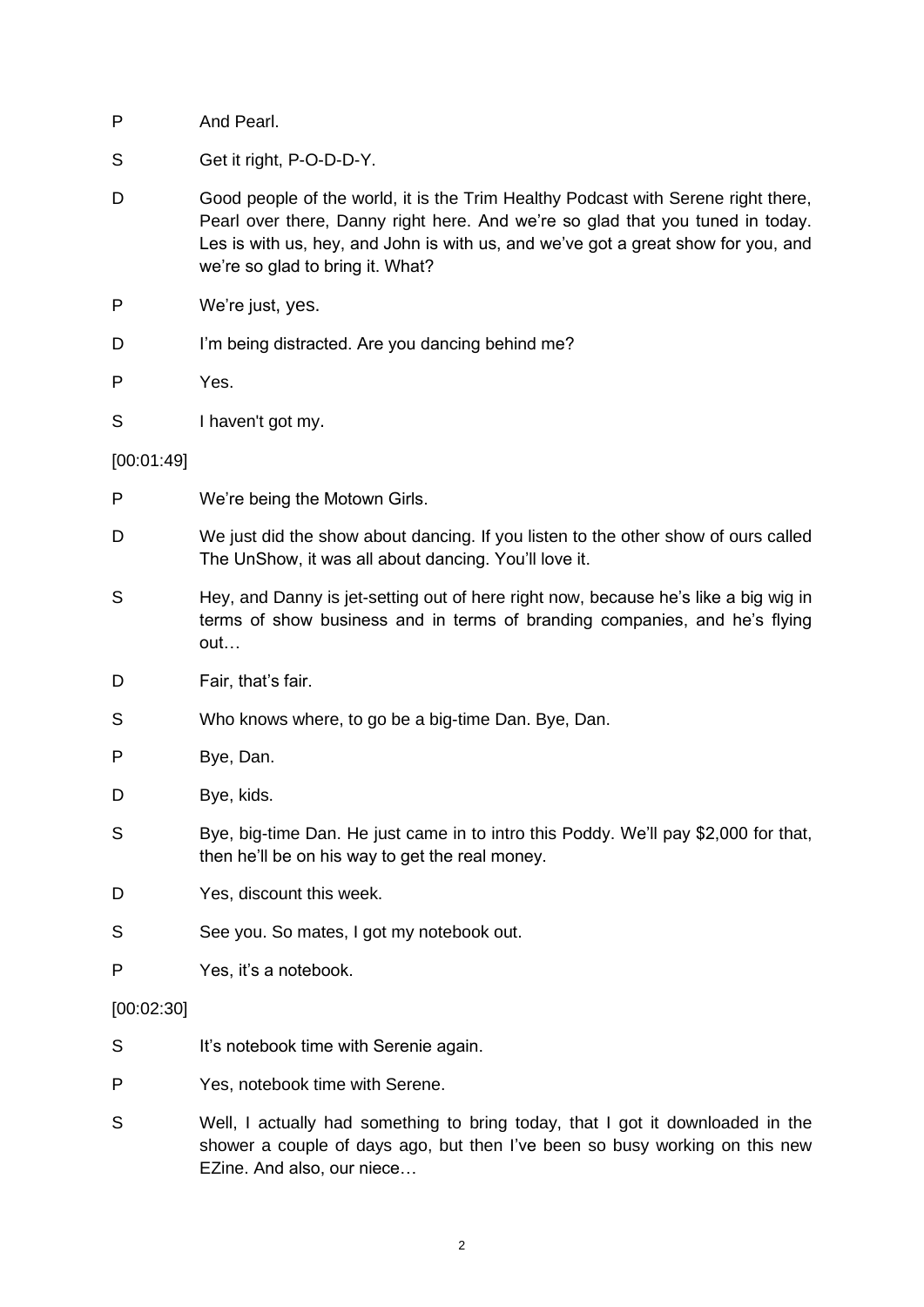- P Rashida.
- S Rashida is coming up with the next generation Trim Healthy Mama recipe book. It's to freak for.
- P Yes, no, I mean, freak out. I'm going through it. Well, she's, you know…
- S She's like me, she's creative. No, what I meant by that, it's all right, no what I meant by that is, Pearl's just as creative as she is polished with her creativity. Now, I am creative, and I give Pearl my creativity…
- P And the...
- S To master, and Rashida's similar with, to me, the creativity is handed to Pearl now. Pearl is polishing it for publication.

#### [00:03:19]

| P | Yes.                                                                                                                                                                                                          |
|---|---------------------------------------------------------------------------------------------------------------------------------------------------------------------------------------------------------------|
| S | So it's a lot of time Pearl's taking.                                                                                                                                                                         |
| P | Serene and I are going to write a Trim Healthy Mama book. We call it our last,<br>but that is not the next book coming out. We're not up to that, because we're<br>currently writing, the I'm That Girl book. |

- S Yes.
- P Well, Rashida, it's called Trim Healthy Future, and she is so brilliant.
- S Oh, what a great name.
- P Like, she, Serene and I put together, on steroids…
- S She's amazing. She's on steroids.
- P Her creative abilities with...
- S Since she was six.
- P Trim Healthy recipes, and she's like our daughter. I mean, she's so amazing, I'm so excited as I'm going through this book. Like, it's blowing my mind, you're going to love it. Anyway, so I've been neck-deep into that, neck-deep into the EZine, so I forgot even what my download was.

# [00:04:00]

- S No I said, Pearl...
- P You take it, sweetie.
- S Let little sis bless your socks off and prepare a note session shall I?
- P Yes, Serene's Notebook Session.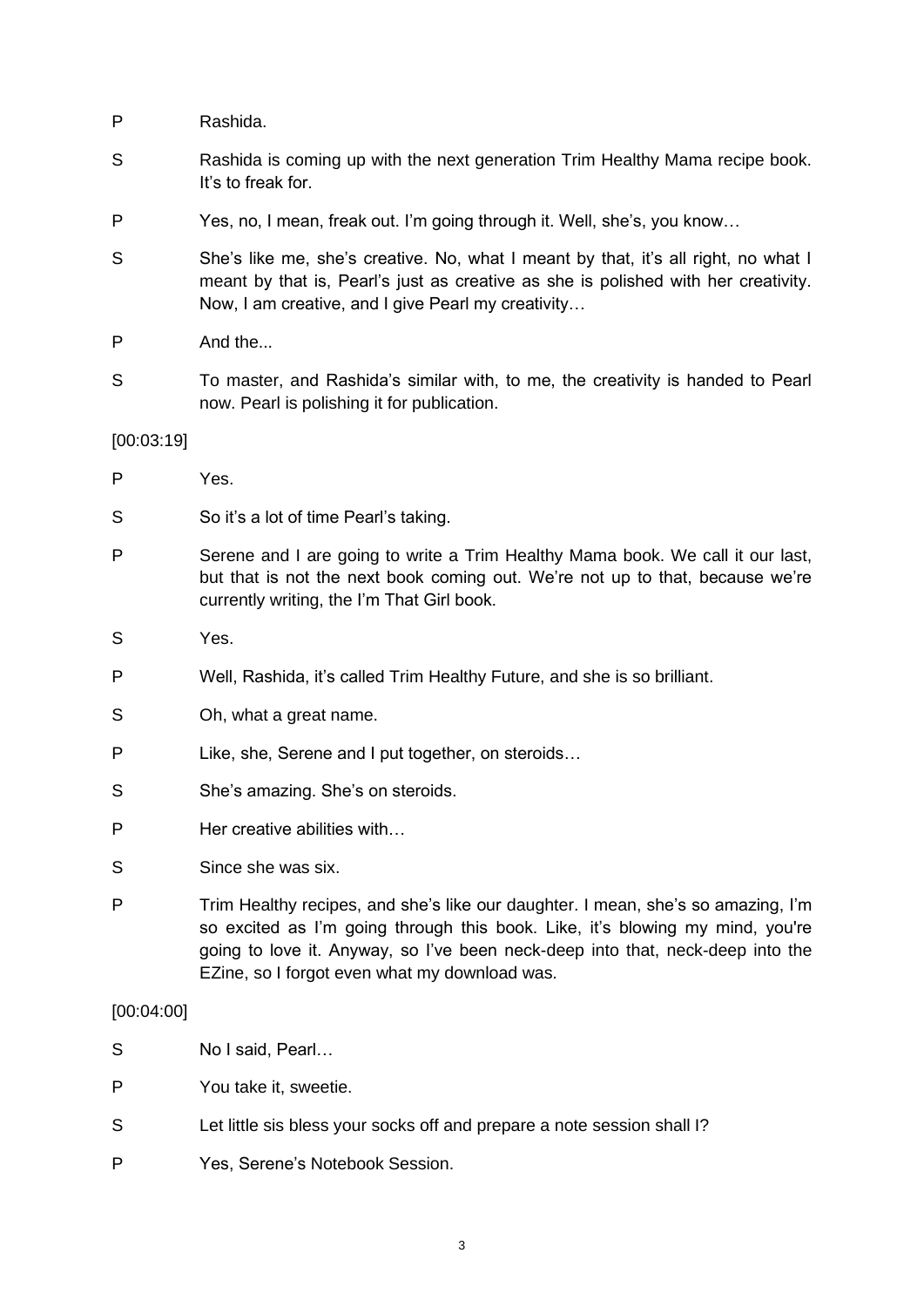- S Because sometimes we just sit down and half the time we don't prepare. We just like, it's the parable of the measure of yeast.
- P Yes.
- S You just bring a little yeast in your brain, and you pop it in the center, and it permeates and makes a PODdy.
- P Yes, right.
- S But talking about parables, that is the title of today's PODdy. Pearl doesn't even know what the heck I'm going to talk about.
- P I don't know. I hope it does have some practical application.
- S As practical as it can be.

# [00:04:27]

| P          | As well as spiritual.                                                                                                  |
|------------|------------------------------------------------------------------------------------------------------------------------|
| S          | Big old practical.                                                                                                     |
| P          | Good girl.                                                                                                             |
| S          | Trim Healthy, the parable of the Yes?                                                                                  |
| P          | Good job.                                                                                                              |
| S          | Instead of the No.                                                                                                     |
| P          | Hold on, what's the title?                                                                                             |
| S          | I've got to read my writing, it's all upside down. "The Trim Healthy Parable".                                         |
| P          | Ooh, "The Trim Healthy Parable".                                                                                       |
| S          | That's a name, John.                                                                                                   |
| P          | John, right there, that's your click bait, put that into the email.                                                    |
| S          | Okay, first of all I've got to quickly go to where I ripped this off of, okay, the<br>parable of the sower in Matthew. |
| [00:04:55] |                                                                                                                        |

P You ripped off the Bible? Good job.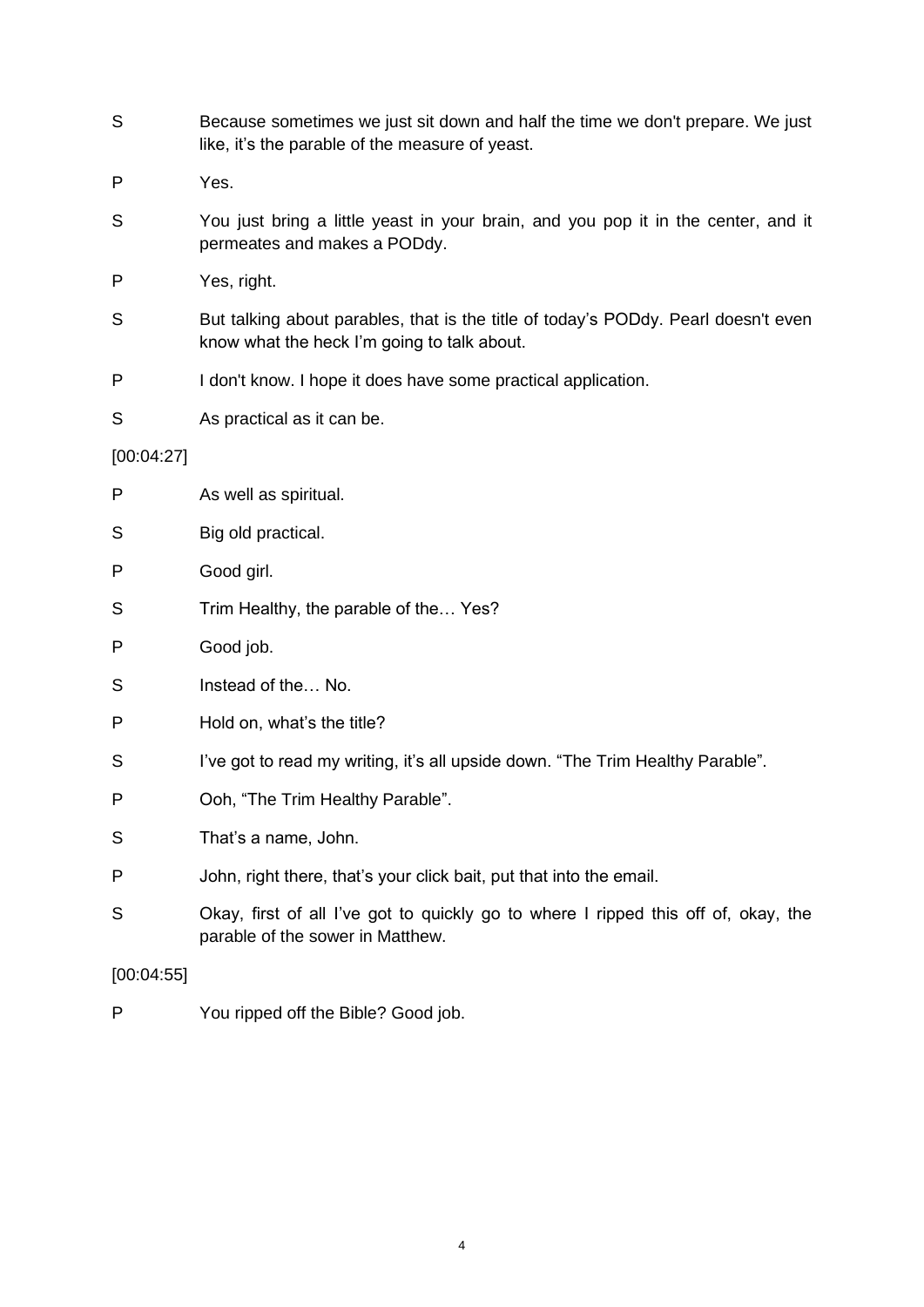- S Yes, let me just go through it quickly. Some seeds fell on the footpath but the birds ate them up. Others fell on shallow soil with underlying rock, but see, the seeds sprouted quickly because the soil was shallow, and the plants wilted under the hot sun because they didn't get deep roots because the rocks were there, okay? And then in this parable of the sower, other seeds fell among thorns that grew up and choked the tender plants. But there were some seeds that fell upon fertile soil, and they produced a crop that was 30, 60 or even 100 times more than had been planted, okay?
- P I'm getting goose bumps because I think I know where you're going with this.
- S Yes, yes, yes, Pearl. Now I love how Jesus says, too, right there, at the end of that parable of the sower, anyone with ears to hear, let them hear, and listen and let them understand. Some translations simply say, anyone with ears to hear, let him hear.And the disciples asked him why he spoke in parables. And in my paraphrase, I'm just paraphrasing it in my own voice, he basically says, because it's hidden, so that only those who truly are seeking, and truly want to know will understand. And now it's my rant here. this is not what Jesus said, but my rant is, it's a hide-and-seek game, is why he did it, to ferret out all the apathetic warm bodies that were just sitting around him, just to be there, right? But they didn't really, really want to understand. God loves to play treasure hunt with us, because we're his children, just like we earthly parents love to play treasure hunt with our children, right, at Easter time or birthdays or whatever? We love the joy of our children finding our treasure that we've hidden, because it's thrilling. Because there's something about discovery where you treasure what you discover.
- P That's right, if it's just given to you...
- S Yes.
- P Oh, you're probably going.
- S Pearl, no, no, you go, you go. I love how Pearl is just, she's not reading my notes, but she's saying my notes.
- P Well, the Bible says, seek and ye shall find, right? But if you're not seeking, then you're just given something. I'll let you speak, because this is so good. I will tell a story myself, though, because I think I know where you're going. When I was 16, back in Australia, you could get your licence at 15, but I still hadn't got it, and my parents were a little bit worried about me, because I had no inclination to get my licence. So they bought me eight weeks of drivers', you know, you could learn. And it cost them a lot of money, it was my Christmas present even.
- S Yes, I remember that year.
- P Well, it was given to me. I didn't seek it out, I didn't save money for it. You know what? I never used it.
- S Not one of those lessons.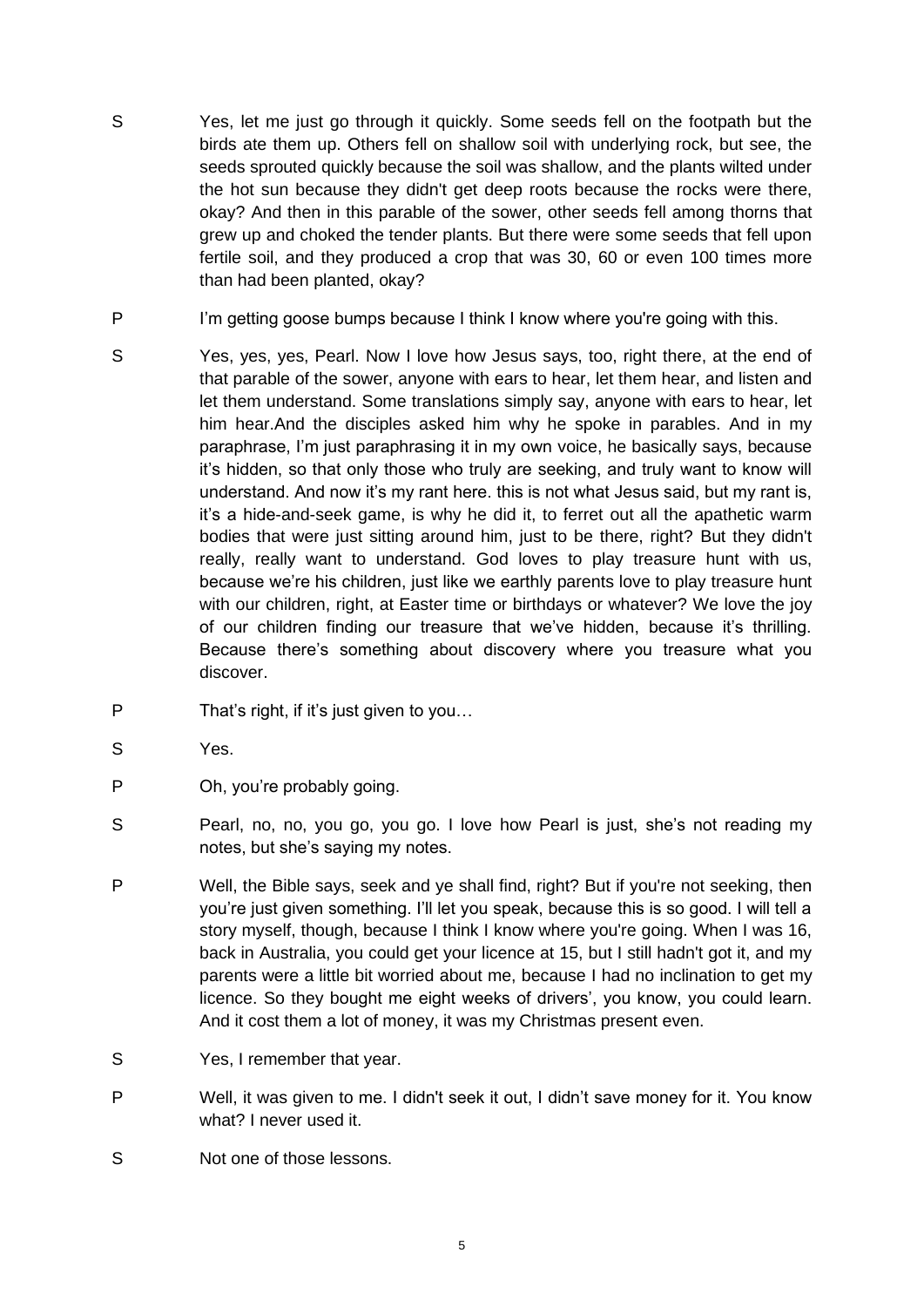- P Didn't appreciate it.
- S Not one, and I remember Mum and Dad being real miffed.
- P I know, they were miffed, and they should have been miffed. But I didn't discover it, Serene. I didn't seek it, so it meant nothing to me.
- S That's right, that's what was my next line is going to be about. Our children's excitement when they find the treasure and the ownership of it, is way more heightened by the satisfaction of the hunt, you know? So I'm on my own little rant here, but listen, like let's continue this thought, a walnut or an almond, Pearl, isn't it way more delicious when you had to crack that things open?
- P Oh yes, baby.

# [00:08:06]

- S I find them really stale and quite boring when they're already cracked.
- P A walnut from the shell, if Danny was here, can you imagine what he'd be saying right now?
- S I know.
- P Going on about that crack.
- S So Jesus goes on to say, in this parable of the sower, and this is my paraphrase here, for to the one who has, oh this is good, more will be given. But to the one who has not, even what he has will be taken away, for seeing, they do not see, and hearing, they do not hear.
- P You know what Serenie, growing up as a pastor's kid, I'd heard that verse a lot, and do you know what? Until now, the full gravity of it never hit me. I used to think that was mean. Mean God. How mean. You mean, the one that doesn't have anything gets nothing, and then what he has gets taken away? And that one that has all that, he gets more? But guess what, it's truth because of the discovery and the seeking, Serene.
- S Yes.
- P Keep going, because you're blowing my mind.

# [00:09:04]

- S Isaiah prophesied, you will indeed hear but never understand. And you will indeed see but never perceive, for the people's heart have grown dull. And Jesus adds, but blessed are your eyes, for they see, and your ears, for they hear. So this parable hits home with how we understand the word of God, which is the seed. And it is sowed into the soil of our hearts. You know, we all understand this, but I'm bringing this to the Trim Healthy Parable.
- P I tell you.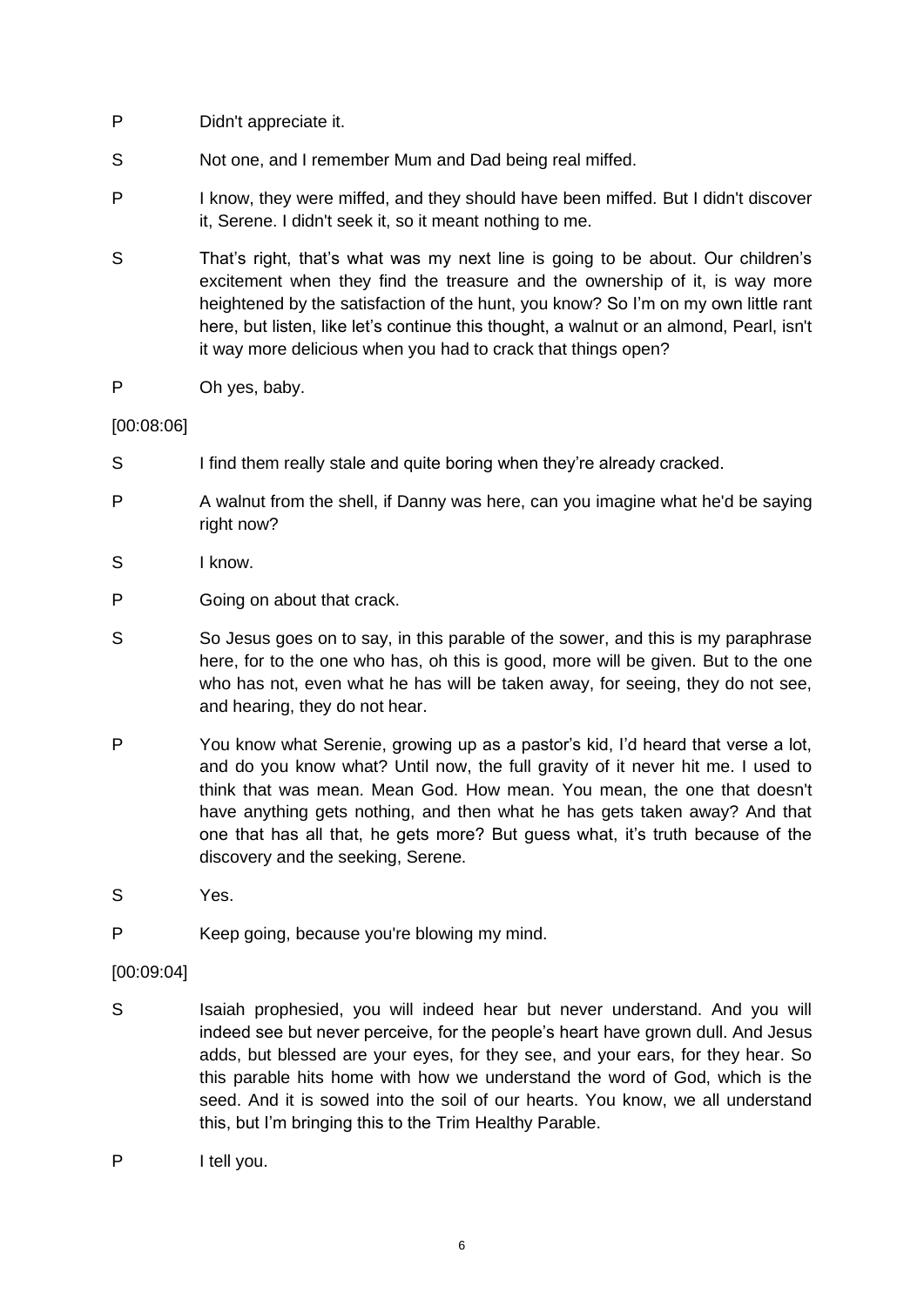- S But God's truths have onion layers of revelation, and so the truth that we glean from this parable, we can apply it to our health journey, we totally can.
- P Absolutely first in the natural and in the physical. Is that what it says?
- S What's that?
- P First in the…
- S First in the natural, then in the spiritual.
- P Yes.
- S What kind of soil are we sowing? First of all, actually, I have to go… No, I'll say this first, what kind of soil are we sowing? Any of this knowledge, and of the truths, the tips that have been given to us, maybe not even just by Trim Healthy Mama, maybe from other areas or things that you've learned. What are we sowing them into? And so my first point…
- P Ooh, first point, points even.
- S The main point, point number one in our Trim Healthy Parable is the soil. Okay, so like, the soil in the Bible, the parable, it was our hearts and everything. But I believe the soil on our Trim Healthy Parable is our healthy identity, a healthy identity.
- P Yes.
- S We have to sow into something that can produce life. A broken, negative, can't do identity it will not produce.
- P Yes.
- S So the soil, I want you to keep that in mind.
- P And you know what, not only will it not get more, what you have, with the wrong identity will be stripped away, because the soil… It makes sense now. Oh, my goodness, because the soil of your heart and mind can't grow anything in there.

[00:10:54]

- P Hey, you're listening to the PODdy with Serene and Pearl, and I'm Pearl, and who are you?
- S I'm Serene. Here we are, talking about Billie again. Why, Pearl?
- P Billie's awesome, and let's talk about the handle of Billie.
- S Well, we believe in Billie. Listen, we actually do. I love Billie. Billie is in my shower.
- P Before Billie, we talked about shaving our legs with such disdain, didn't we Serene?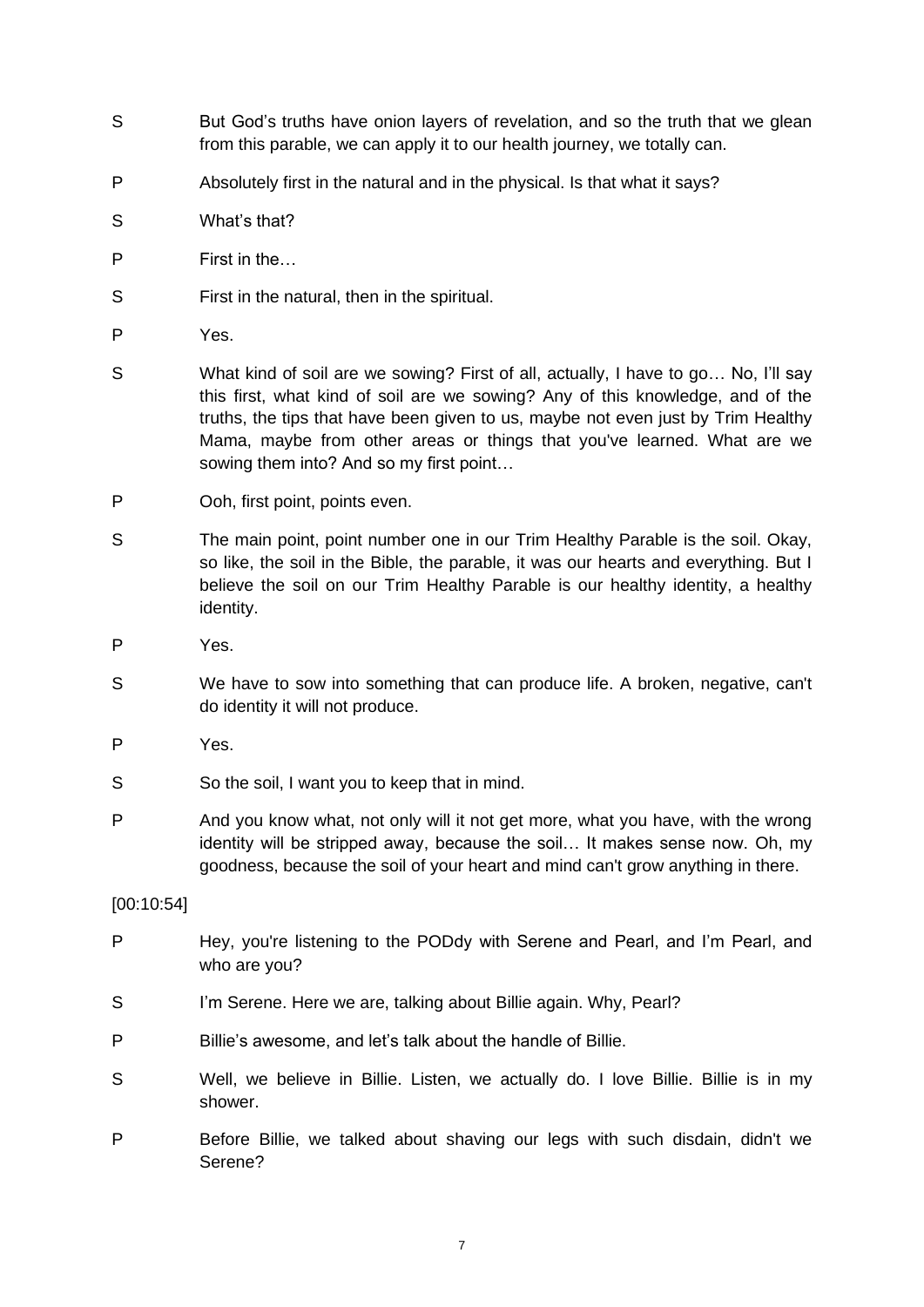- S Oh, it was…
- P It was like, now I have to shave my legs. Boy, I hate, I use to go around saying I hate shaving my legs. Now I actually enjoy shaving my legs.
- S No, it's totally amazing, because Billie... Listen, it doesn't slip in the shower, because it is ergonomically designed by top New York industrial designers to provide a secure handle when you're shaving, when your hand is wet. And that's a big deal, because I have slipped and cut. Like, you know, slipped, like the handle has just gone crazy out of my hand.

[00:11:49]

- P Yes, I wish people could see your hand movements, but alas, they can't, but trust me, she's doing them.
- S Yes.
- P What does Billie do? Billie delivers premium razors directly to you for half the price of what you find in the store. And now, when I say premium, we're not talking those little pink junk little things. We're talking about really welldesigned...
- S The well-designed glass...
- S Cabinet, with the key, you need to get the key.
- P Oh, yes...
- S Yes, but listen, if you go to mybillie.com, you can get their starter kit, and the starter kit includes two razor cartridges, one of their amazing handles and more amazing than that, which is my favourite part of the Billie, is their magic magnetic holder for the shower, because those lick-and-stick little things that you buy at Walmart, they don't stick. They fall off. But this thing? I'm telling you what, I have never, ever, ever had to re-put it onto my shower wall.
- P It's magnetic.
- S It's incredible.
- P For only \$9.00, you can get four refill blades every one, two or three months, based on how often you shave and what areas of your body you shave.
- S And I want to tell you something else. This is why I believe in Billie, because as women I believe we have, I don't know, I just feel like we have so much more skin area to shave, we do.
- P Serene, that's a fact.
- S But our skin is more sensitive, because maybe we're shaving more sensitive areas. I don't know. But I tell you what, I need, I can't use those normal men razors with just like a couple of razors.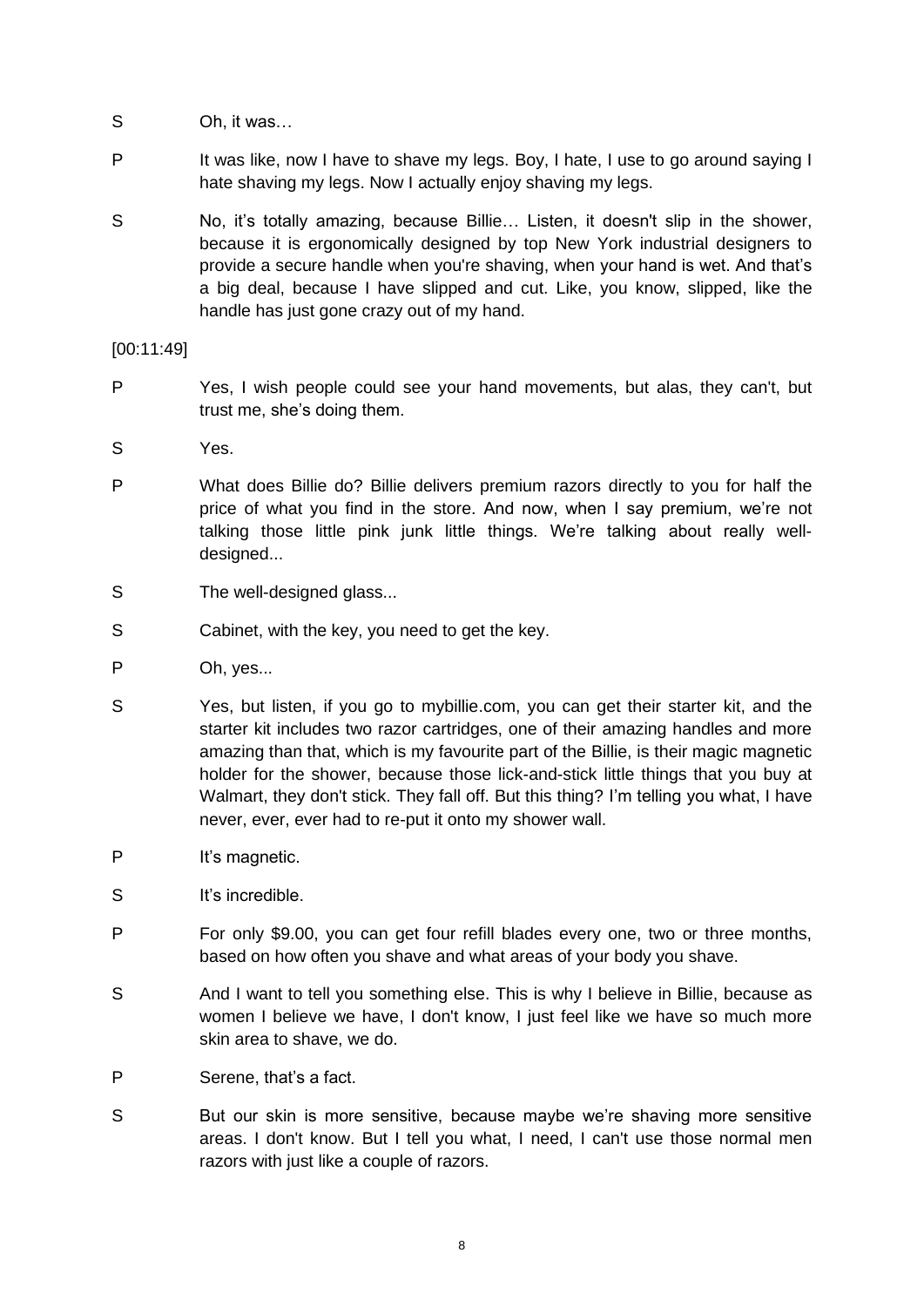- P No.
- S These have five blades. Five. So they glide smoothly and safely and gently.
- P Yes, five, and those five American-made blades are encased in an aloe shave soap, so they give you the smoothest shave, that is super, super-gentle.

# [00:13:33]

- S So get free shipping always, with Billie, they're just that awesome.
- P But before you rudely interrupted me, sister...
- S Oh, girl.
- P I forgot to tell people that those wonderful five American-made blades, five, get that people, they have more space between them than ordinary razors. They're spaced so well that you don't get the clog problem.
- S I think we've got it.
- P It's very important.
- S We've got your message, it's very important, but we've got it.
- P Billie is an Allure Best of Beauty winner, and on Nylons Beauty Hit List, because Billie isthe brand that finally got women's razors right. So get free shipping. You can skip, adjust or cancel your subscription anytime. Go to mybillie.com/trimhealthy and be as happy as Serene is whenever you shave your legs. For 10% off your razor, and get the best razor you'll ever own, for half the price of the razors in the store.

# [00:14:28]

- S And for a lot less of the annoyance.
- P Yes. And plus, shipping is always free. This is a limited-time special offer for you at Trim Healthy Mama's, so go now to save 10% off your razor at mybillie, b-i-l-li-e.com/trimhealthy.
- S Let's spell it again for you. It's m-y-b-i-l-l-i-e.com.
- P Slash trim healthy.
- S This is the PODdy with Serene...
- P And Pearl.
- S Get it right, it's P-O-D-D-Y. As we go through this Trim Healthy Parable, the soil is your identity. The soil is your healthy identity, that's the only thing that's going to produce.
- P Are you going to give, like...?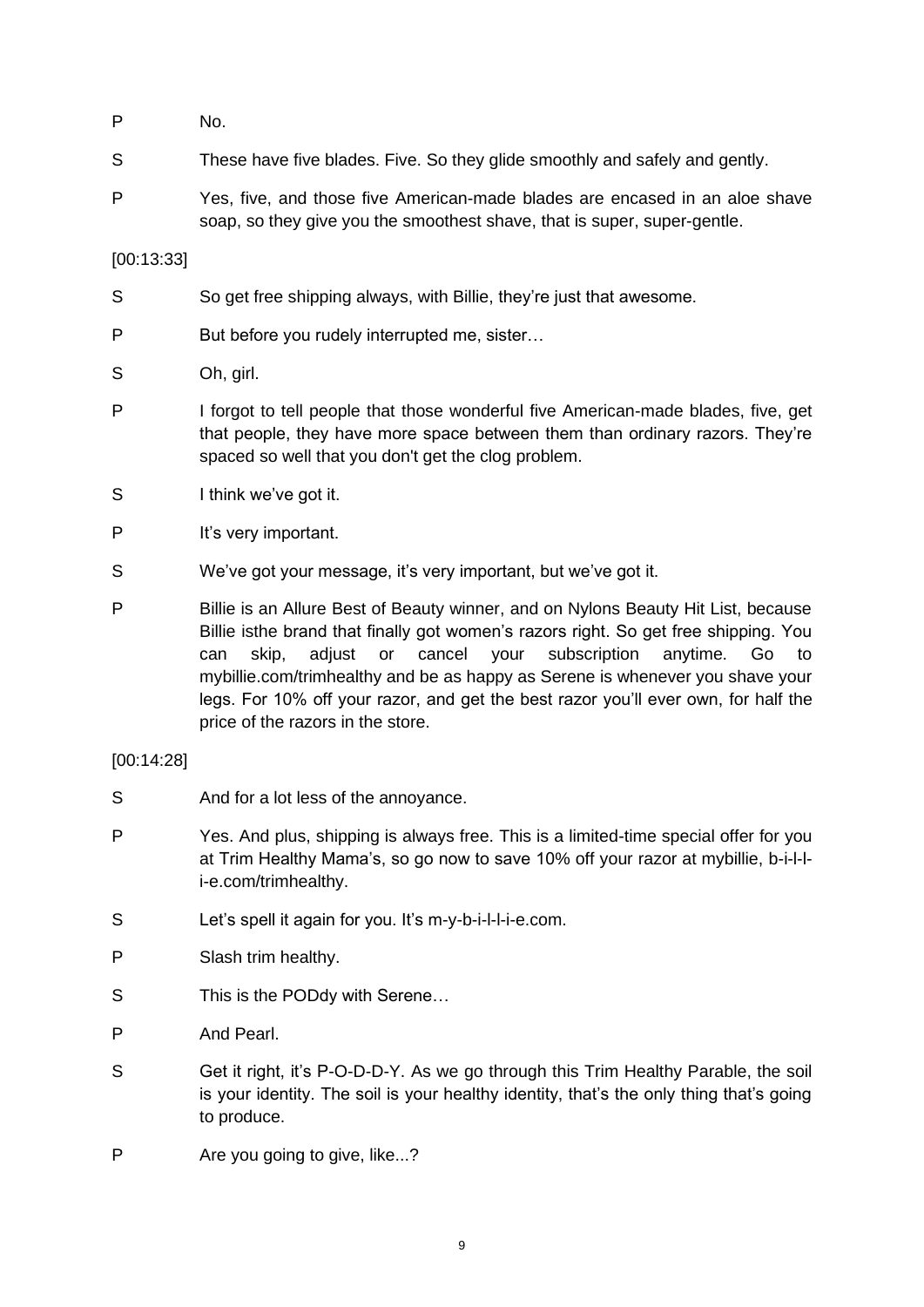- S We're going through this and you can just totally interrupt and you can also, like…
- P They'll understand identity by the time you're finished with this.

[00:15:19]

- S Oh, totally.
- P Keep going.
- S Okay.So, are we letting seeds of health get snatched away by the birds, because that was the first part in the parable of the sower, the birds snatch it up? So are we letting seeds of health get snatched away by the birds? The Bible explains that when we don't understand the Word, that is when the birds snatch it up, right? It's because there's nothing there. So we have to try to understand for ourselves on our health journey. Not just, give me a menu, give me a to-do list, and a don't-do list, give it to me, give it to me, just hand it all to me. I don't want all the in-depth info, don't give me the large book. Just give me the pamphlet.
- P Don't give me the why's.
- S Yes.
- P I don't have time for the why's, just tell me what to do.
- S Right, I want to start fast, I'm impatient. So long-term's spend the energy to fully grasp the foundational concepts of health. Let's not just jump on a fad train, you know, and that's what we will do. We'll jump on every fad train that comes along, and when we don't understand foundational precepts of health, okay?So we got to truly, thoroughly get educated on sound health. We got to know the why's of this plan that we're doing, whatever plan you're going to be doing. You're doing Trim Healthy Mama now because you're listening to the PODdy. Know the why's. Know the how's. Know why you've tweaked it to be your own way, why you tweak it, you know? Pearl, you can interrupt at any time, but we've got to also know the pitfalls, the parameters, the boundary lines, know the full freedom of it. Don't jump on the crazy rules of a sensational diet, you know, that you read on the internet, because those are when the birds are plucking out the seed.You know, you can jump on all the stuff that you hear because you don't have any, there's no grounding.
- P Well, the soil's not fertilized with knowledge.
- S Yes, exactly. So the Bible said, of course, that the birds pluck it out. And why do the birds pluck it out, because they did not fully understand. So our first point on how to have the right soil, is to have the right soil that has been embedded, fertilised with knowledge. So that's that. The main point is that the soil is your healthy identity, and the first point of what type of soil to have is a soil fertilised with knowledge. Okay, so second point.

[00:17:48]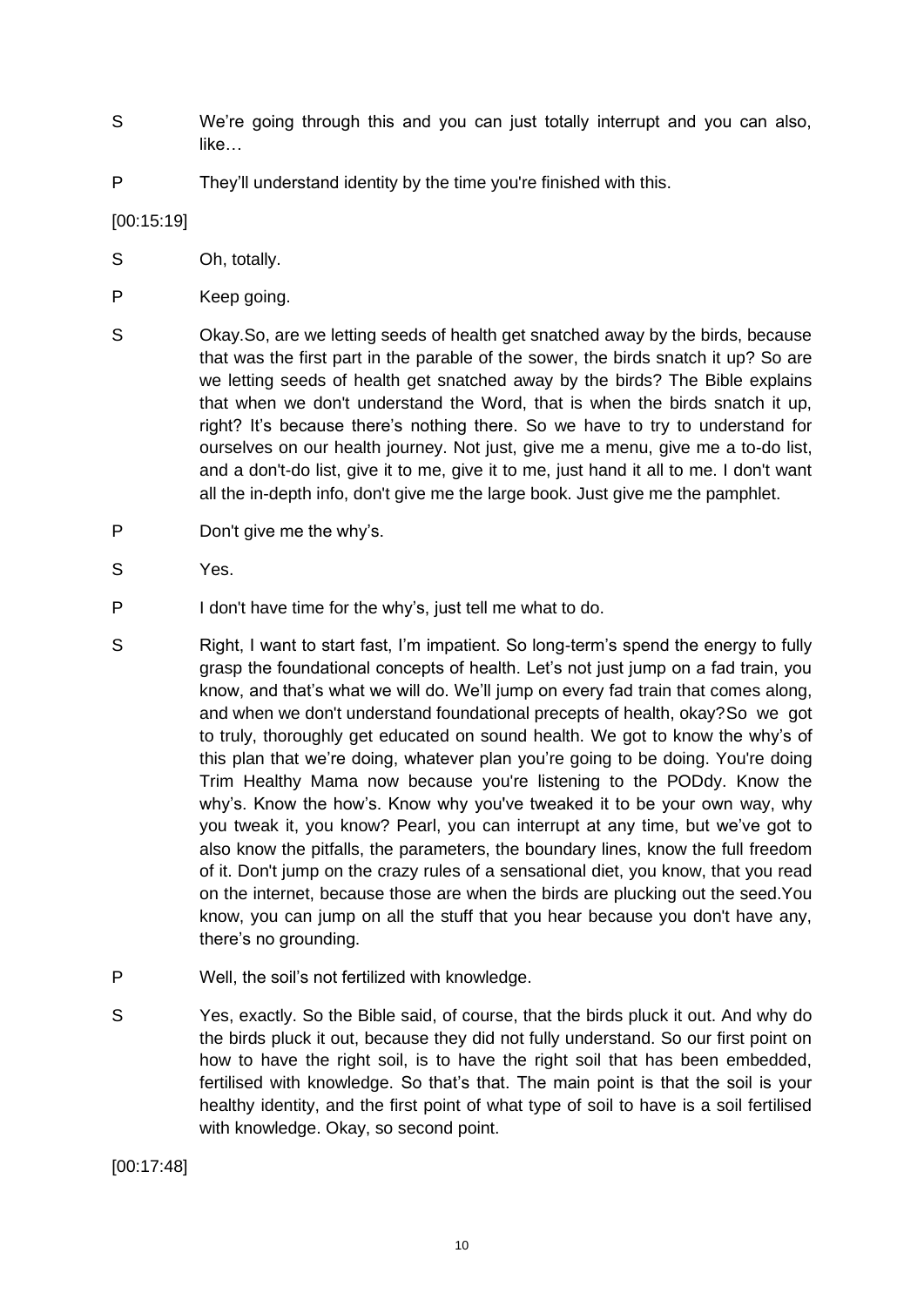| P          | Second point under the first point?                                                                                                                                         |
|------------|-----------------------------------------------------------------------------------------------------------------------------------------------------------------------------|
| S          | What's that?                                                                                                                                                                |
| P          | Is this the second point under the first point?                                                                                                                             |
| S          | This is the main thing that we need it to be.                                                                                                                               |
| P          | There's a main thing, and that was how they Is this B or A?                                                                                                                 |
| S          | The main thing of what our soil was, what the field was.                                                                                                                    |
| P          | Yes, because you know people are writing down while they're in their shower or<br>they're doing dishes.                                                                     |
| S          | Yes, yes, exactly. Yes, I may not be ready to, like, do a pulpit talk, like, you<br>know, PowerPoint and all that stuff. But I'm telling you what, I wanted you to<br>know. |
| P          | No, but you're not ready for a TED Talk yet?                                                                                                                                |
| S          | Yes. I want you to get, the main point, people, is that the soil is your identity.                                                                                          |
| Ρ          | Got it.                                                                                                                                                                     |
| [00:18:19] |                                                                                                                                                                             |
| S          | Healthy identity.                                                                                                                                                           |
| P          | Keep going.                                                                                                                                                                 |
| S          | Because you're not going to produce when you think that you're, like                                                                                                        |
| P          | Point is crispy.                                                                                                                                                            |
| S          | Right, okay, but underneath that we're going to start with points of what our soil<br>needs to be like.                                                                     |
| P          | Could I say, could those underneath points be As, Bs and Cs, instead of one,<br>twos, threes?                                                                               |
| S          | Thank you. Okay, so Letter A                                                                                                                                                |
| Ρ          | No, you already did A, lovey.                                                                                                                                               |
| S          | Yes, I know, I'm going through it.                                                                                                                                          |
| Ρ          | That was knowledge.                                                                                                                                                         |
| S          | Yes, the knowledge. Now, B. Okay, the seeds of health, are they falling on<br>shallow soil with rocks underneath? The Bible explains that this rocky ground is              |

shallow soil with rocks underneath? The Bible explains that this rocky ground is the soil that, when one receives the Word immediately with joy, but because he has no root in himself, he endures just for a bit, but falls away when tribulations arise. So do we get excited?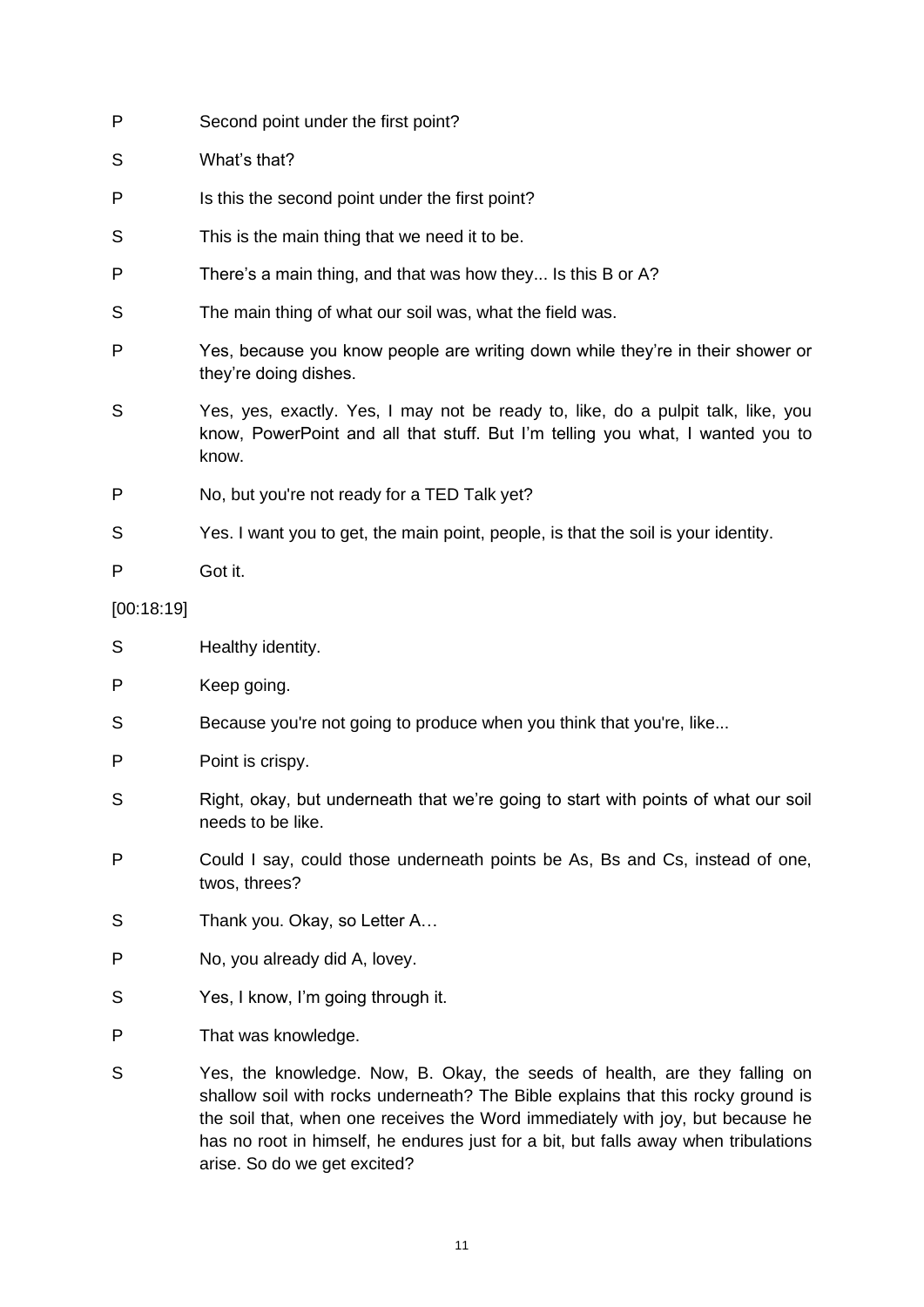- S Do we rock the plan when it's the honeymoon, while our income isn't tight, while the pounds shed easily, while the hubs is supportive? But when our hubs loses his job for a season, or when his interest in healthy eating alongside of you folds, or when we hit a plateau? When the mother-in-law moves in? When the holidays hit? Do we be the soil that kills the life of our health seeds? What if we could identify with being strongly rooted soil, the type that is hardy and holds on through drought or storm? The soil that doesn't mind a good rough ploughing and letting the stripes and furrowed rows be marked upon us, because we know this is only going to allow our roots to dig and anchor in deeper? So, you know, the mother-in-law moving in makes our roots grow deeper, not get plucked out, because we identify that, you know, a cut-in-half budget just digs a root of tenacity.
- P Love that.
- S And a root of simplicity of health, where we create a new root of healthy foundational basics, before, when everything was all hunky-dory, we didn't have that strong root. But now we have the root.
- [00:20:20]
- P Hey, you're listening to the PODdy with Serene and Pearl, and I'm Pearl, and who are you?
- S I'm Serene.
- P Hey, Pearl here. As you may remember a few weeks ago, I discovered EverlyWell, the amazing at home wellness test, that helps you better understand your health. Well, I received my EverlyWell At Home Lab Test, and tested for myself. I actually wanted to test my folic acid, because I had done some other testing at this other pace, which cost a lot more, before I knew about EverlyWell, and I found out that I do have some mutations for the MTHFR little thingy that goes on inside so many of us. Many of you have heard about that. It just means that you don't methylate properly, and methylation is so important for the detoxification of your body. So anyway, I wanted to find out my folic acid levels in my body, really my folate levels, because I have to have higher folate levels if I'm going to be healthy with these MTHFR mutations. And so it was so easy. I just did a little pinprick on my thumb. They sent this little tiny spot of blood away…
- S You didn't have to drive to the doc's.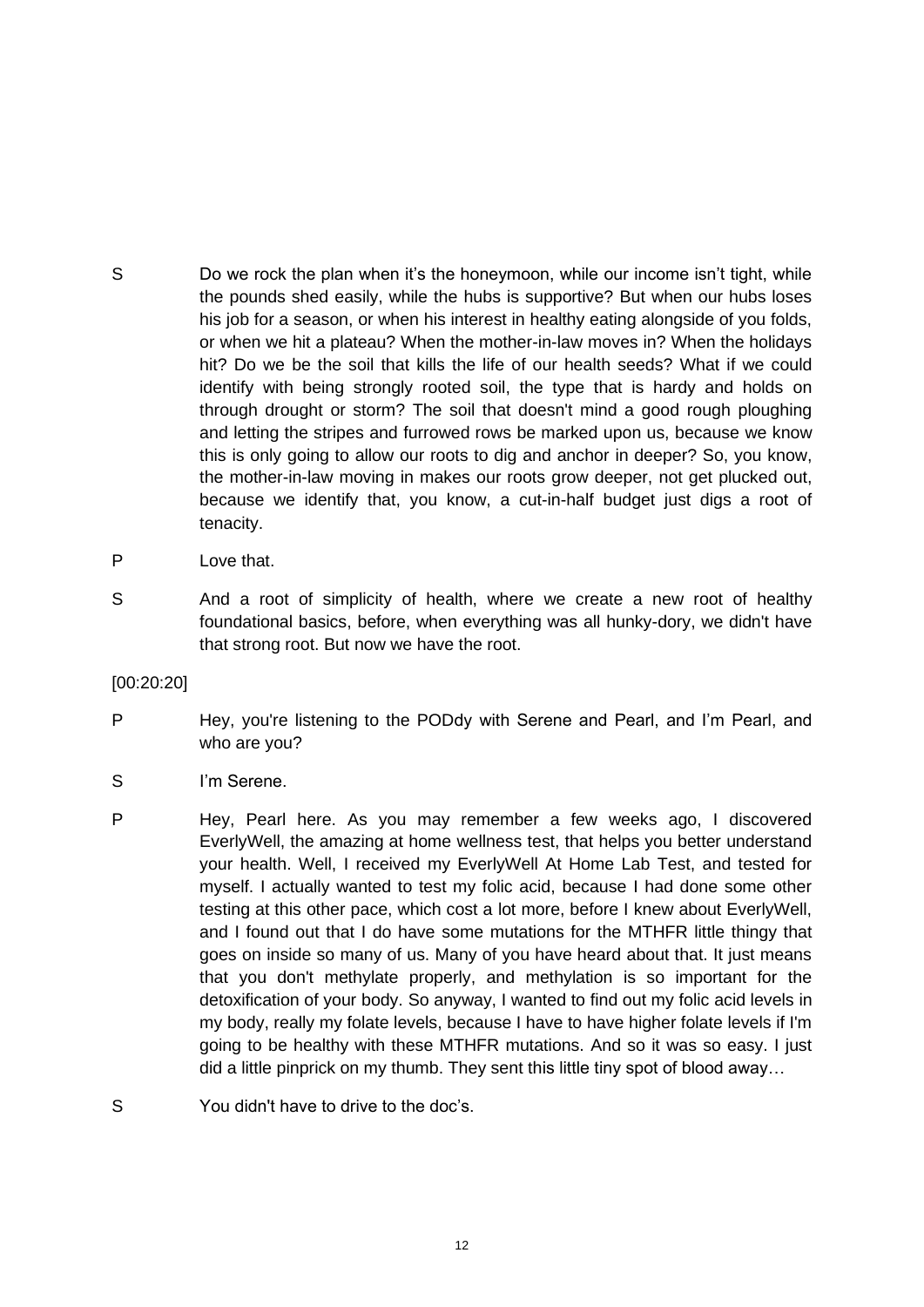[00:21:31]

- P No, I didn't have to drive to the doctor's. It was a really simple process. They make it so easy. I got my results back online. I'm actually doing really well, because of my diet. I eat so many lentils and greens. And so I was just assured, you know, that I'm on the right track.
- S Listen, Pearl, that was Pearl's concern, but many of you have many different areas that you want to test for, and EverlyWell offers more than 30 different athome lab tests, from fertility to food sensitivity to thyroid and heart health. So each EverlyWell test comes with super-easy to follow instructions. Girl, did you find them easy?
- P I mean, super, Serene. It couldn't have been more simple. I'm a person, I don't love the whole going to the doctor's thing.
- S Right.
- P Because you've got to sit there, and then you've got to wait and, aah.
- S But, let me just…
- P I'm not saying, doctors have their place, but I don't want it to be a constant place in my life.

# [00:22:21]

- S Right, but let me encourage those who are listening. You do have a physician involved.
- P Well, they review your tests.
- S They do, every test is physician-reviewed, and the shipping is free. Your results come from certified labs, and they're sent directly to your mobile device. Oh, so modern. And you can easily view and share them with your healthcare provider. So this is so easy to be personalised, easy for you to understand and to know exactly what they mean for you. So they translate all that doctor speak and make it very clear.
- P I like EverlyWell, because it lets you understand your health. I'm not the sort of person that will take every test in the world if I know I'm doing well in that area. I just want to have standards to know where I am at, and maybe what I can improve upon and things like that. EverlyWell helps me do that. So to start better understanding your health, like we did, check out EverlyWell today.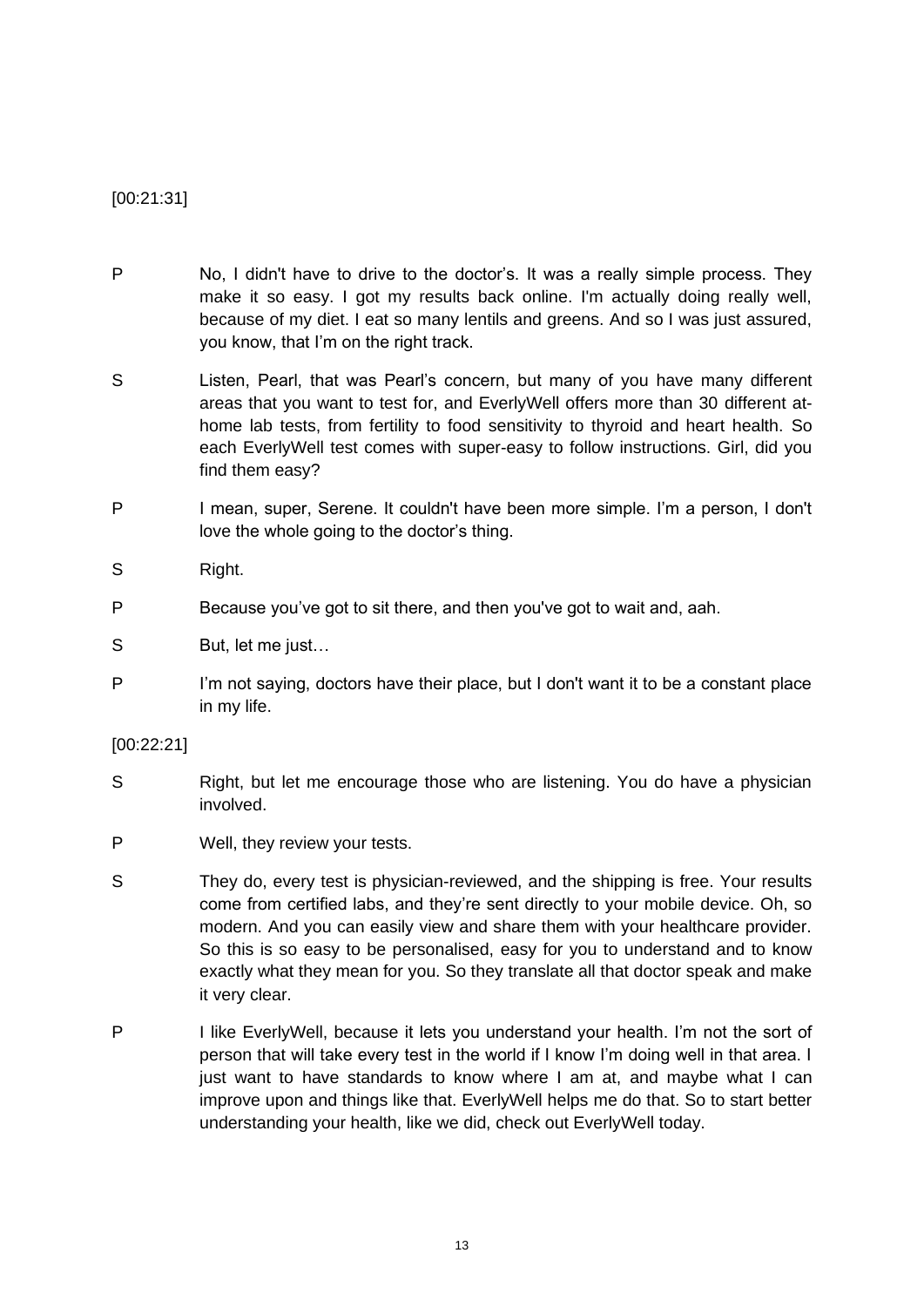- S For 15% off an EverlyWell At Home Lab Test, visit everlywell.com/trimhealthy and enter code trimhealthy. That's everlywell.com/trimhealthy with the code trimhealthy for 15% off your test.
- P EverlyWell At Home Lab Test, your answers your way.
- S This is the PODdy with Serene...

# [00:23:32]

- P And Pearl.
- S Get it right, it's P-O-D-D-Y.
- P So these things, they come against us, the challenges, and we actually grow more roots?
- S Yes.
- P Serene, what a way to look at it, you're a genius. Listen, to bring in another little parable that fits in this one, you can look at it like the parable of the house on the sand or the house on the rock. It's a similar thing, isn't it?
- S Yes, totally.
- P You just told that parable too. I mean, with the house on the sand, with no roots.
- S Yes, exactly.
- P The house on the rocks, the foundation is there.
- S Anchored, yes. And this root nourishes our "healthy", the healthy plant life, you know, because we're seeing this all as an analogy like none other. When we have roots that have, we've decided to identify with being a strongly rooted soil, and when those winds blow and when all the tribulations come, ah. Ha, ha, ha, ha. I'm just going deeper, with all this plowing that's doing all this agitation.

# [00:24:31]

- P Yes.
- S All this, like, stripes upon my field, upon my identity, as a healthy person or not. Oh, no, no, no, no. I'm just going deeper. These roots are hanging on, baby.
- P I'm channelling down, closing my eyes, lifting my hands and nodding my head, yes.
- S It's the bedrock, the root that can carry us through all seasons. It's health, strong now and streamlined.
- P Yes.
- S Yes, okay, now that was B.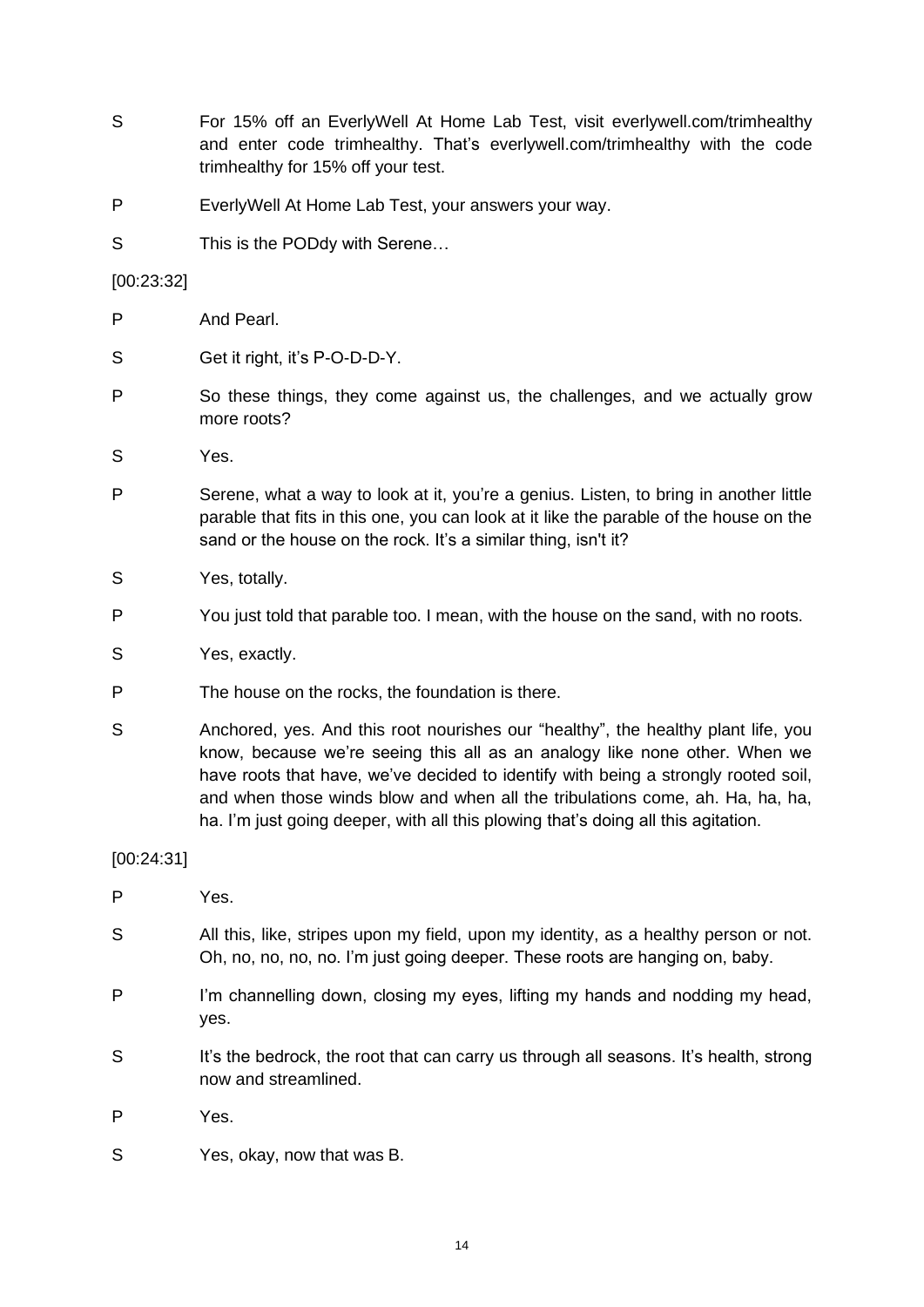- P That was B.
- S And now this is C. What if we had the type of soil that is filled with thorns? Now, in the parable of the sower, Jesus explained these thorns…
- P I love your A, B's and C's, but no one knows what the A B and C titles are called, but keep going.

### [00:25:10]

| S | Yes.                                                                                        |
|---|---------------------------------------------------------------------------------------------|
| P | Just because you're cute.                                                                   |
| S | A, B, C, remember the creativity that doesn't come with polish?                             |
| P | Yes.                                                                                        |
| S | And then you do the polish?                                                                 |
| P | Yes.                                                                                        |
| S | And you do the creative too, but                                                            |
| P | But I didn't get the polish, so keep going.                                                 |
| S | Yes, so that's fine. Well, you know, I was writing this while the babies were<br>screaming. |
| P | Lovely.                                                                                     |
|   |                                                                                             |

- S I think I was holding the grandbaby and the Ergo too and all the tellers around, say hey, just take what you get, people.
- P Yes.

#### [00:25:29]

- S Okay, so what if we have the type of soil that is filled with thorns? Jesus explained these thorns as the cares of the world and the deceitfulness of riches. He said, these thorns grow up and literally choke the Word and make it unfruitful. Okay, now we're going to swing back to our Trim Healthy Parable. Are we letting the thorns of worry, literally the cares of this world, the negatives, our fears, our health-destroying thought life, to render the seeds of our health to be fruitless? Because listen, Pearl, literally we can eat the salads, anchor our meals to protein, but destroy any healthy growth in life and progress by negative, dark and destructive conversations that we're having in our own heads.
- P Yes.
- S You know?
- P It's fruitless.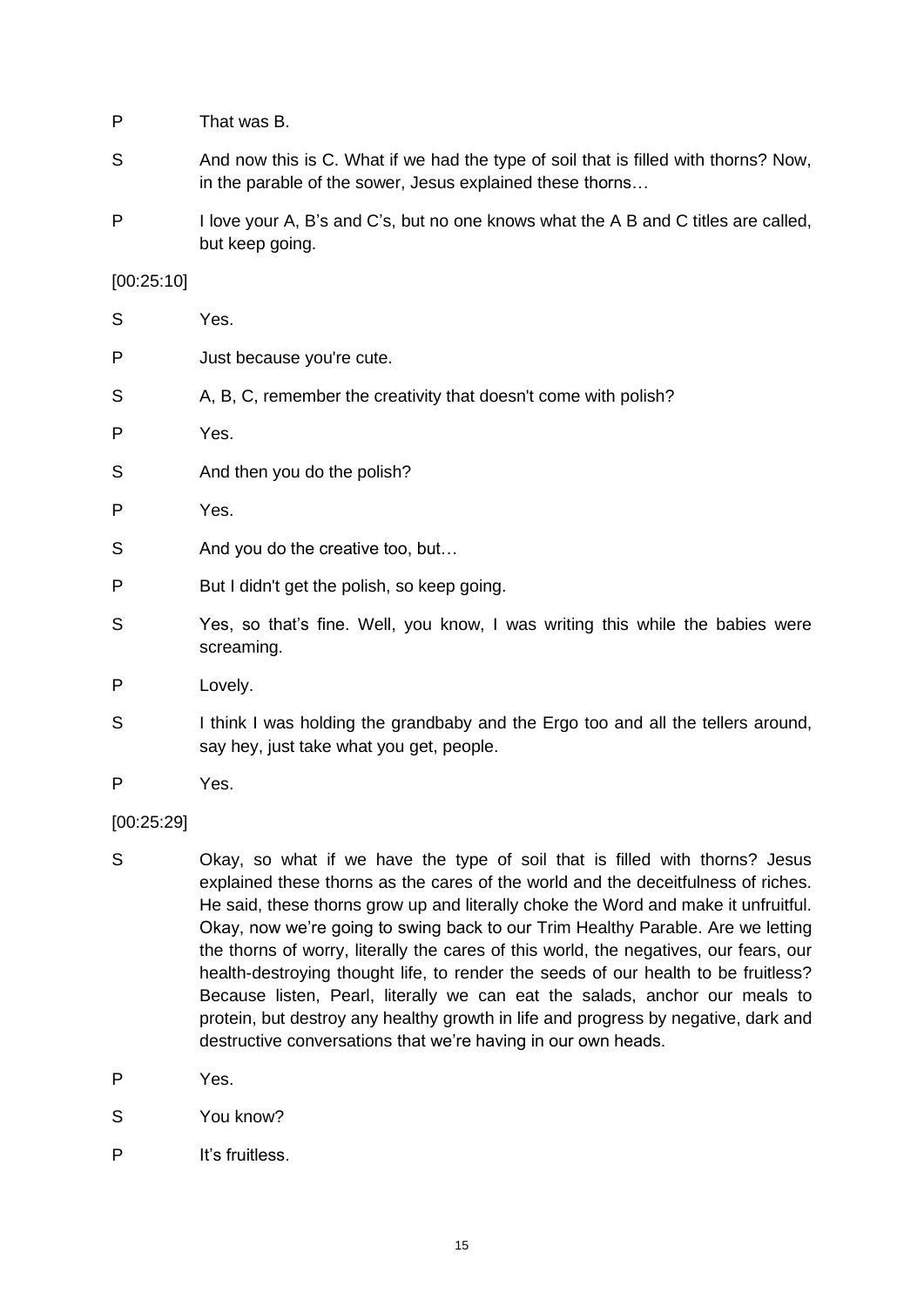- S That's the thorns, the cares of this world.
- P Yes.
- S Jesus said in the parable of the sower, the cares of this world's going to pluck it out. So we're saying, uh-uh-uh-uh, not in our field.

# [00:25:29]

- P Yes, so your care…
- S We're not identifying with fear.
- P Your worries can literally pluck out all the benefits of that salad you just ate.
- S Yes, we don't identify with fears, with worry…
- P No.
- S With negativity.
- P Can I ask you something? I've been, like, my mouth's been dropped open for a minute since you said something about the something of riches. What was it?
- S Deceitfulness of riches, and we're going there.
- P Okay, because I had an idea.
- S And then you can do your idea, just in case I've already put it. The Bible says, as a man thinks, so is he. Death and life are in the power of the tongue. We could go on with like, 50 or 60 of all the scriptures that relate to that.
- P Yes.

# [00:26:57]

- S What about the deceit of riches, and Pearl wants to just jump in on this, but she's going to, and we touched on that a bit when we talked about tribulations. You know, what happens about, you know, the husband's job gets taken away or whatever, or our job. But just to give a nod again to this thorn, the deceit of riches, I want to say, and Pearl, you're right here with me on this, Trim Healthy Mama was founded by two very, very poor families, whose husbands either had to give blood…
- P For groceries.
- S Work three jobs or work night shift out of state or out of country in nuke power plants, you know, just to pay the rent. We didn't have second cars.
- P No.
- S We didn't have spare cents for fancy superfoods, but we established health. That's when we established health, and we established the foundations of this plan.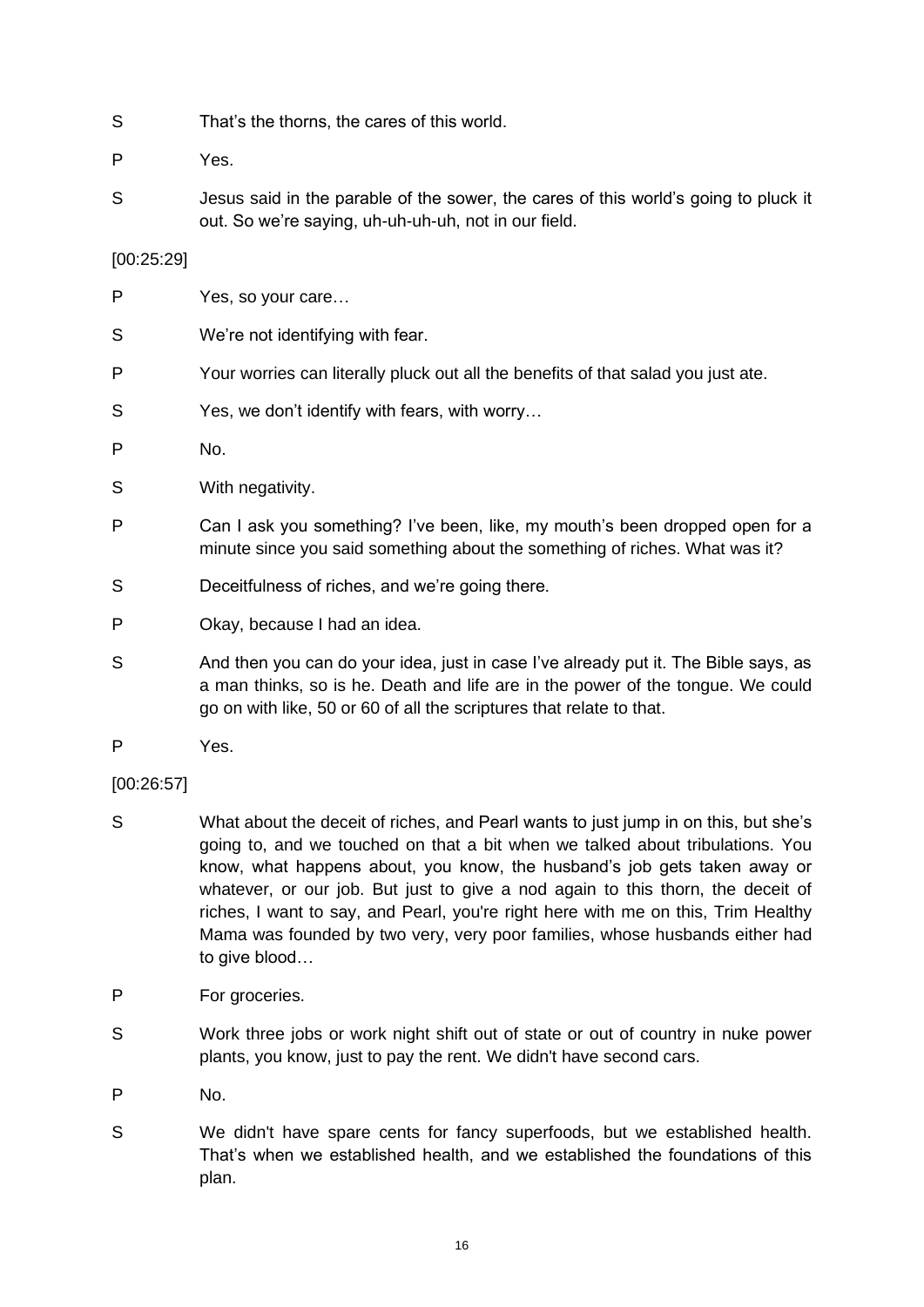- P Exactly, so you know, when you said deceitfulness of riches there, they are deceitful. Guess why? Because what if you start this plan and you're rocking, you're in a blessing time, a season of abundance, right? And that's great. And so you have all the money that you could ever want for special ingredients, so you've got your Baking Blend and you're Gentle Sweeting it up, and you got the collagen and you got it all. But then what happens if that is taken away, and that was your comfort? That was where you were based. Like, your whole Trim Healthy Mama journey was based on special ingredients, and that's removed, that was deceitful, because that's not actually on what Trim Healthy Mama is based upon.
- S No, exactly, exactly.
- P It is definitely fun, and it's definitely a blessing, and it's definitely helpful, but that's not where it's based.
- S No, it's not, because many of the best-selling foods, the best, sorry, not bestselling. I couldn't even read my own writing. Many of the best and healthy foods are dirt cheap.
- P Yes.
- S Pearl, we've done PODdies on this before, but, you know, I also want to say many expensive foods are deceptive. They're totally deceptive, they're just packaged junk with a good brand name on them. But cabbages, beans, lentils, apples, eggs, canned salmon, celery, tuna, maybe some organic romaine hearts you know, an exception on that, with an upgrade on that. But they're cheap, right? They're cheaper than packaged c-r-a-p.

# [00:29:16]

- P They are.
- S And they can establish thriving health. So, I think, you know, it's almost an intellectual dishonesty that we have in our mind. It's a deception that oh, I can't do it right now because my budget is too tight. I can't do it. Really, it's…
- P The deceitfulness of riches can go two ways. You can have the riches and rely on them, or you can long for them but they're not all they're cracked up to be. There's another way of looking at the deceitfulness of riches. You could say, but I need those special ingredients. I've never had them, that's why I've never been successful on the plan. But that's deceitful.
- S Yes, it's deceitful. So let's talk about this type of soil, right?
- P Intellectual dishonesty.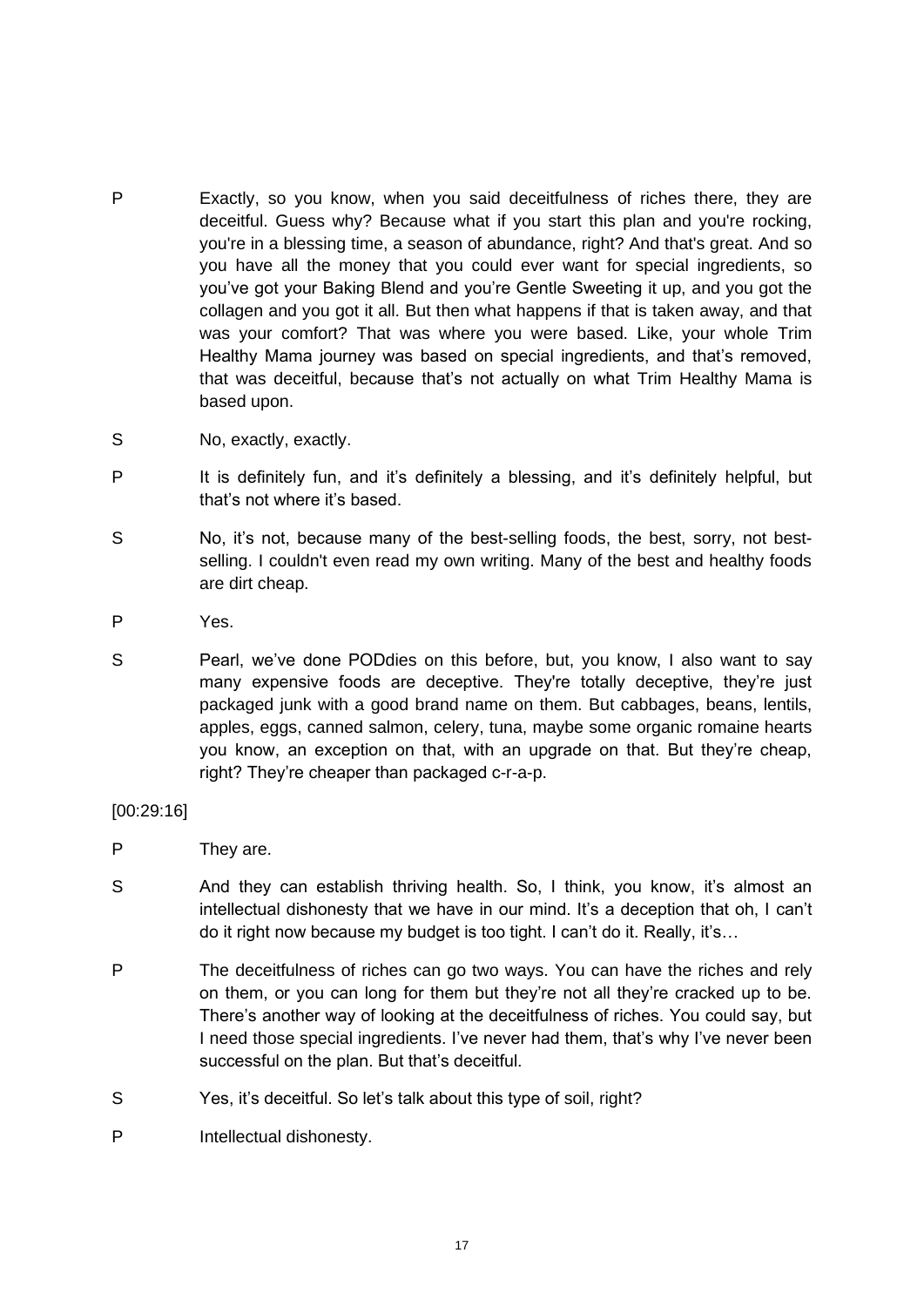S We're not going to have the thorns of worries, right? In this soil, we're not going to identify with fear and worry and all those thorns. We're not going to identify with the deceitfulness of riches. Let's clean our soil of these thorns, of all this worry. The worry is only choking our health. Let's pluck out the thorns of deception of riches. I'm just going on and on, what we already said, so let me just skip that whole thing.

[00:30:13]

- P Yes, you're crisping up the point a little too much. S Total crisping. P It's burnt. S But here's the drumroll, okay? P Okay, drumroll.
- S Now, what if we have the soil, number... What are we up to, D?
- P You're up to…
- S A, B, C, D. The fourth.
- P It's the number you're following, or the D?
- S It's the fourth. I was doing numbers. Pearl didn't like that.
- P D, D is excellent.
- S So it's D, yes. I don't like the polish of the D, Pearl. It should have been number four.
- P No, come one, because then it won't make sense.

[00:30:37]

- S Okay, now what if we have the fertile soil, the good soil? And Jesus explains in the real parable of the sower, that this is the one that he is, the Word, and understands it, and produces, and I love this…
- P Produces.
- S A multiplication of life, a harvest that was way more than what was planted. It's so exciting to prepare and challenge our soil on our healthy, our soil, our healthy identity soil, our field of endless possibility, our field of increase. I'm so excited. I just want to challenge all of us to have the faith for receiving an increase of more than what was planted.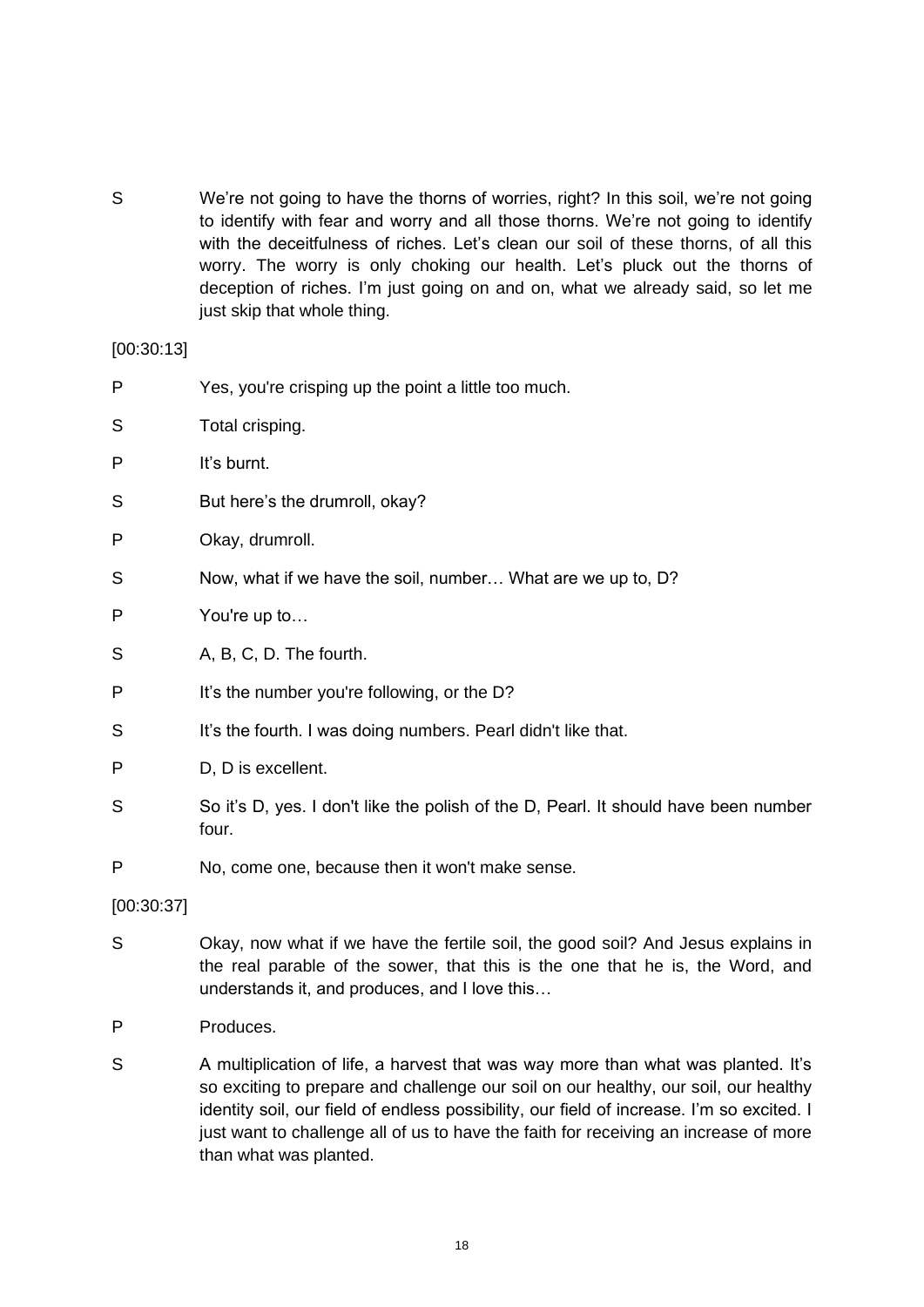- P So true, because you can, like, start Trim Healthy Mama to lose 30 lbs, but it's so much more than that. You can go, like Serene, you and I started this journey, right, to get healthy and because we were stuck in ruts.
- S We didn't even know it was a weight-loss plan.
- P No, we didn't but we did this, but then since then, the things that God has downloaded into our hearts, the things that we're sharing here about our identity. All of those extras, they're the multiplication. Oh, and I love that scripture, the path of the righteous shines brighter and brighter every day. It's magnifying, it's getting bigger. We are receiving more and more knowledge.

[00:31:53]

- S You want me to give you some goose bumps here?
- P Yes.
- S You ready? Why is it more? Because of all those things Pearl said and because we made use of the seeds we had. Not just us, but anyone who has had increase, because we didn't despise the small beginning, Pearl, and we're talking about all you out there as a we. It's just all of us as we.
- P Yes, we, we, we.
- S it's just all of us as we. I wasn't even thinking, Pearl, now, when I said we. I was just thinking all of us with this fertile good soil. What we were entrusted with we used. Maybe you had the tight budget; maybe you were entrusted with losing total weight at the beginning. But you celebrated it. You just keep working in that field, right? We didn't despise the small beginning and we were given more. We owned it. We owned it at the beginning. And I'm talking about all of us. We mentally ruminated, chewed on the cud of what we had, what little bit of knowledge that we had. We didn't have it all at the beginning.
- P We didn't.

[00:32:51]

- S In fact, this plan has unfolded and unfolded over years and years and years and years.
- P It has.
- S We only had the little, tiny basics.
- P Serene, even now we're still growing in freedom in this plan. Look at our fruit poddy we had recently.
- S Yes, I know, exactly.
- P Increase.
- S Increase.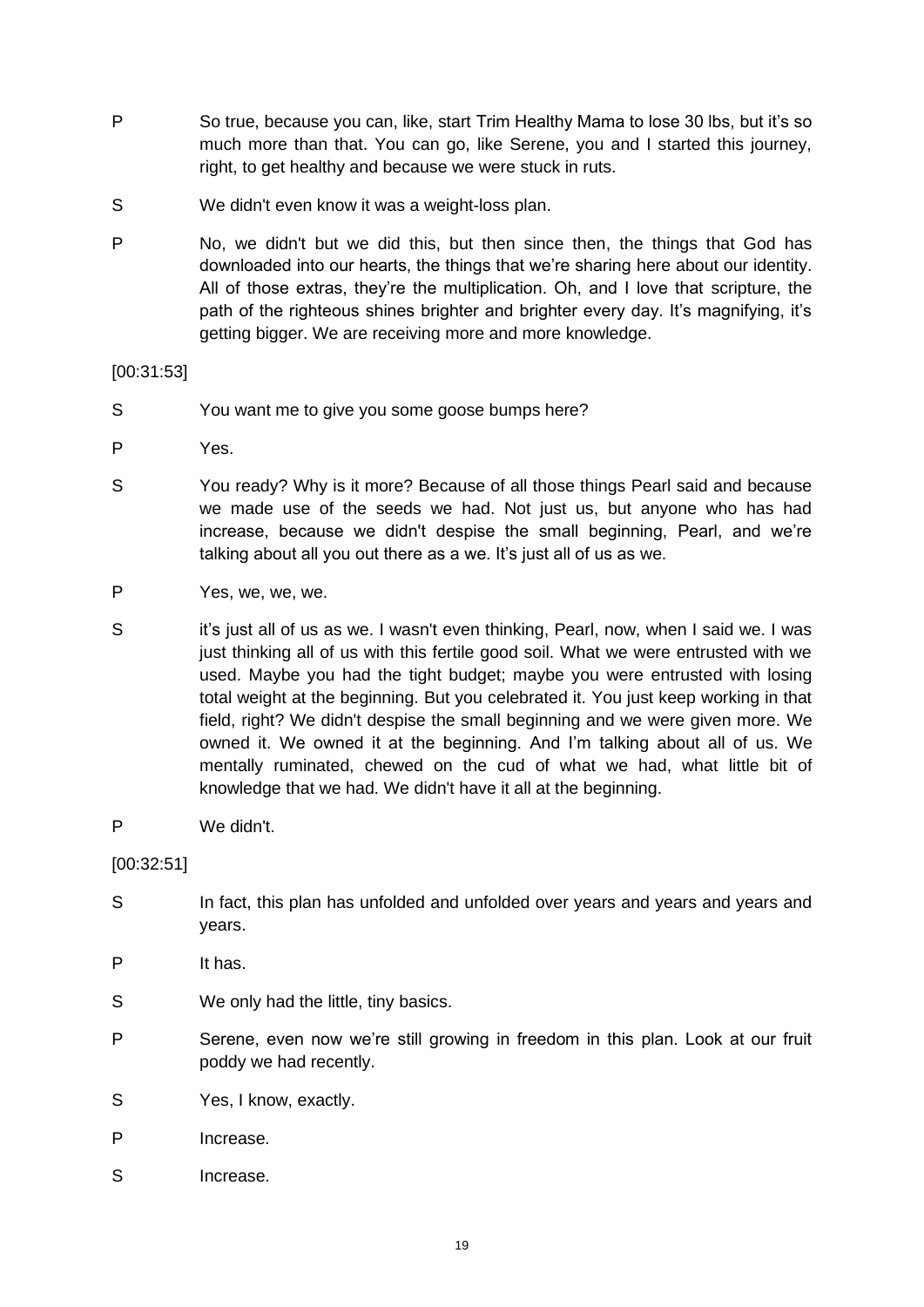- P More freedom, more beauty, more knowledge.
- S Yes, now, we're aware of the spiritual law, this whole spiritual law, you know, of increase with this, you know, what we have if we don't bury it, right? If we use it. But it so works in the natural, because we are spirit and body.
- P Yes, we are.

# [00:33:22]

- S And they're both entwined. And of course, we're reminded again now, Pearl, of the verse in 2nd Peter where it says, he will give us all things that pertain to life and Godliness. So this parable of the sower is all about, you know, spiritual but hey, he cares about giving us the things of life, of sowing us seeds of life into us for our physical health, so that we may prosper. So I'm all about this parable of trim and healthy.
- P I am totes.
- S Yes, and I love, in Matthew Chapter 7, Verse 7 to 8, Ask and it shall be given. Seek and ye shall find. Knock, and it shall be open unto you. And this is probably King James, for everyone that asketh receiveth, and he that seeketh, findeth. And to him that knock, and so Pearl, do it in the normal translation. He that knocks there, instead of knocketh.
- P Yes, knocketh, but I like me some knocketh.
- S It shall be opened. So what I'm trying to say is, let's go back to the beginning a bit, don't be the soil that doesn't care enough to understand, that doesn't knock, that doesn't say, I want a treasure hunt here.
- P I want the water, bring me the water. And fertilize me, that's the sort of soil.

# [00:34:23]

- S Yes, pluck out the thorns. I don't care when it's hard. Let the plow be upon my trim healthy field. Let me go through some tough times with it. Let the mother-inlaw move in, let the budget be cut. Not that we want it to happen, but when it happens, so be it. I'm going to be that kind of soil that produces a multiplication of more than what I'm planting here.
- P Mmm, what about when you even go through health issues?
- S Yes.
- P Even a new Trim Healthy Mama journey. You know, sometimes things come.
- S I love it.
- P We just put the roots down and say, no, I'm going to be multiplied.
- S I love it.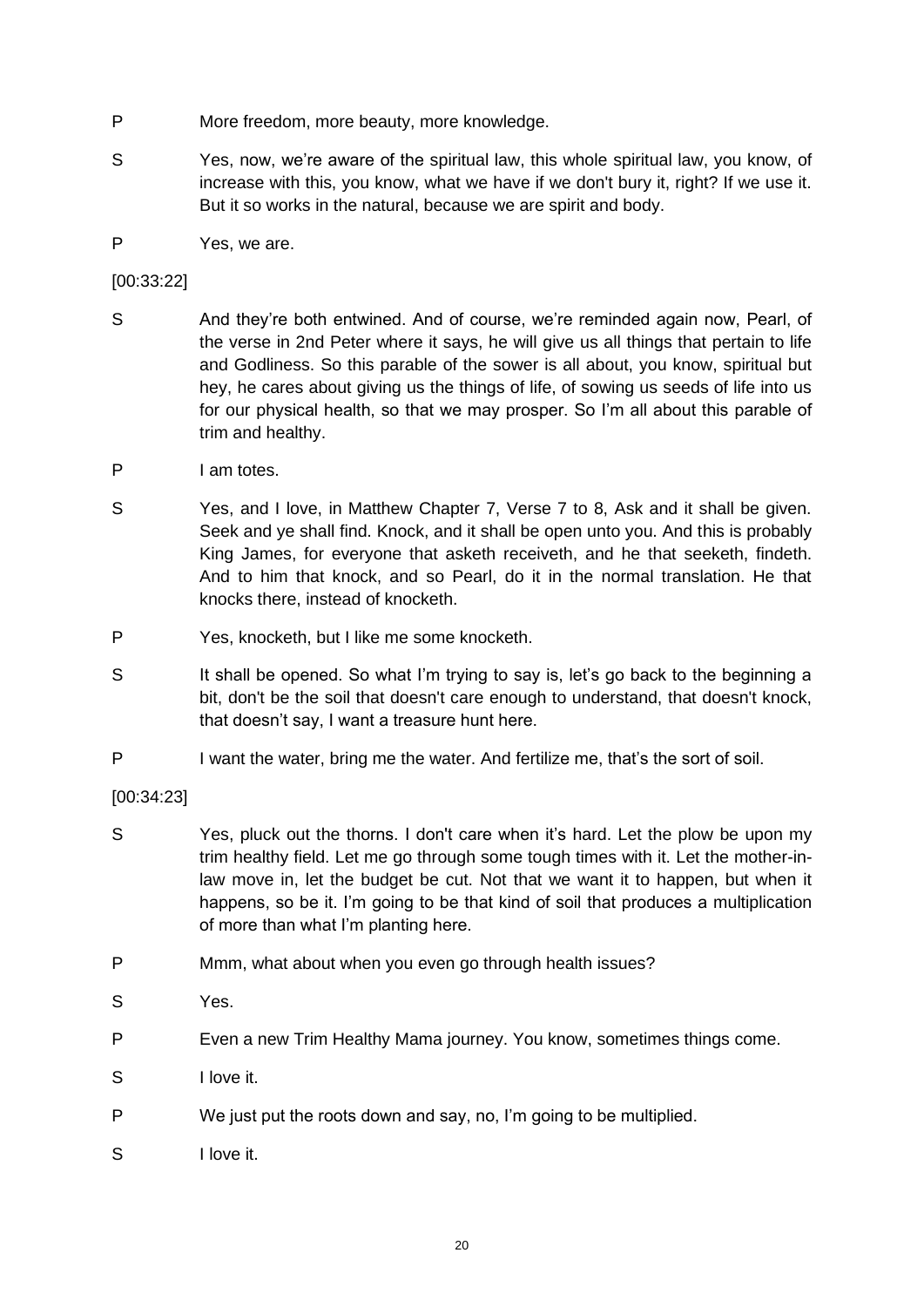- P No, I'm going to go through this and I'm going to come out the other end and I'm going to be multiplied.
- P Hey, you're listening to the PODdy with Serene and Pearl, and I'm Pearl, and who are you?
- S I'm Serene.

# [00:35:08]

- S I remember when I was a girl, curling up in a corner, and I remember it being my Granddad and Nanna's little nook. They had a sheepskin in that little corner, and I remember Pearl, you were there with me. I hope your memory is as strong. And getting special books that you could only read, that stayed at Grandma's house. And it was just a magical moment, being lost in the book. Well, I want to create that for my children. I've actually made little window seats for this, but I didn't have the good books until…
- P Literati.
- S Literati came into my life. I received my first box of Literati quite a while back, and my little girls felt like Christmas had come really early.
- P I know, because, Serene, it's a subscription book club that makes it easy to find unique and interesting and beautiful books for your kids, by sending great stories straight to you.
- S Can I just tell you about the unique and interesting books? They want to know your children's interests, so I said, yes, my children are into music and into blah, blah. They sent this incredibly beautiful book. It was so well illustrated, and on different little parts of the book you could press a button, and it actually played the composers of the world from this, all history.

# [00:36:21]

- P Yes, they're very educational books, but done in a beautiful way where your children actually want to sit there and read them.
- S I mean, it is so much, sometimes we think, easier to put your kid in front of a screen than help find a book they like, even though kids who read books have better vocabularies and longer attention spans.
- P It's hard to keep up with the, okay, I'm going to do this book time, if you don't have the books that hold your children's interest, that's where Literati comes in, you see. Each Literati box contains five beautiful books, based on a theme, and contains exclusive, original art and, this is what you love, Serene, a personalised note to your child.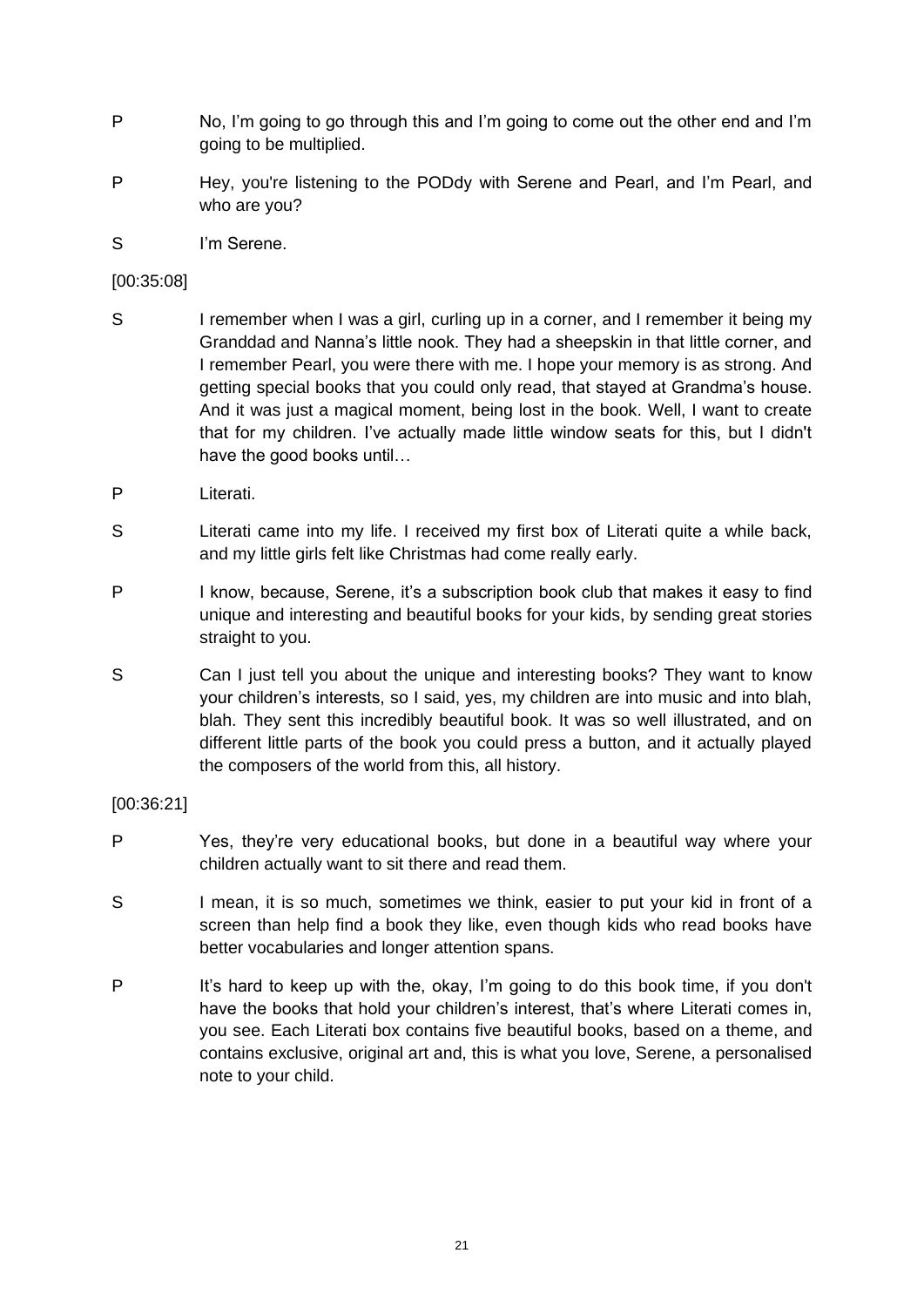S Oh, you know, there was a note saying, my daughter Breeze was the one that got the first box, and it was like, to Breeze, and her name was on each of the books. And it was just so personalised. She felt like she was a princess. It was just absolutely beautiful. And this is the key when it said that the five beautiful books are based on a theme. That's bingo to me, because I don't want necessarily, just for me, I don't want books coming, you know, for my daughters, and one's like, about, pickup trucks and dinosaurs and the other's like a witches' broom book or something like that, you know. It's a waste for me. I want to know that it's down their alley of interest.

#### [00:37:39]

- P Literati actively curates stories that spark curiosity and soften the heart, which saves you hours of searching online for these books, or scrolling through lists of mediocre books online.
- S And the thing with searching online is, you really don't know. I thought I was buying beautiful books. Come to find out they were, like,palm-sized.
- P Yes, no, these are big and beautiful, and Literati will beat the Amazon list price. Only keep your favorites, send the rest back for free. If they send you one you don't like, and they're very good about, yes…
- S And that's where it's risk-free, because if you hate it, send them back.
- P Yes. Join the largest kids book club in America, with one million-plus books delivered, and tens of thousands of happy Literati families. For a limited time, go to literati.com/trimhealthy for 25% off your first two orders. This is your best offer available anywhere, and to get it you have to go to, here it is again, literati.com/trimhealthy for 25% off your first two orders.
- S And that's Literati, like literature, so it's l-i-t-e-r-a-t-i.com/trimhealthy.
- S This is the PODdy with Serene...
- P And Pearl.
- S Get it right, it's P-O-D-D-Y.
- S Let's have ears and really hear. And to those believers out there that are listening, hear what the Father says about us, what He sings over us, hear the truth about the finished work of the cross, the truth that He sent his Word, and it heals us.
- P Healed them.
- S And we hear these truths. Not the so-called truth of the doctors' report or the screaming symptoms. They're not the truths that we hear. We're going to have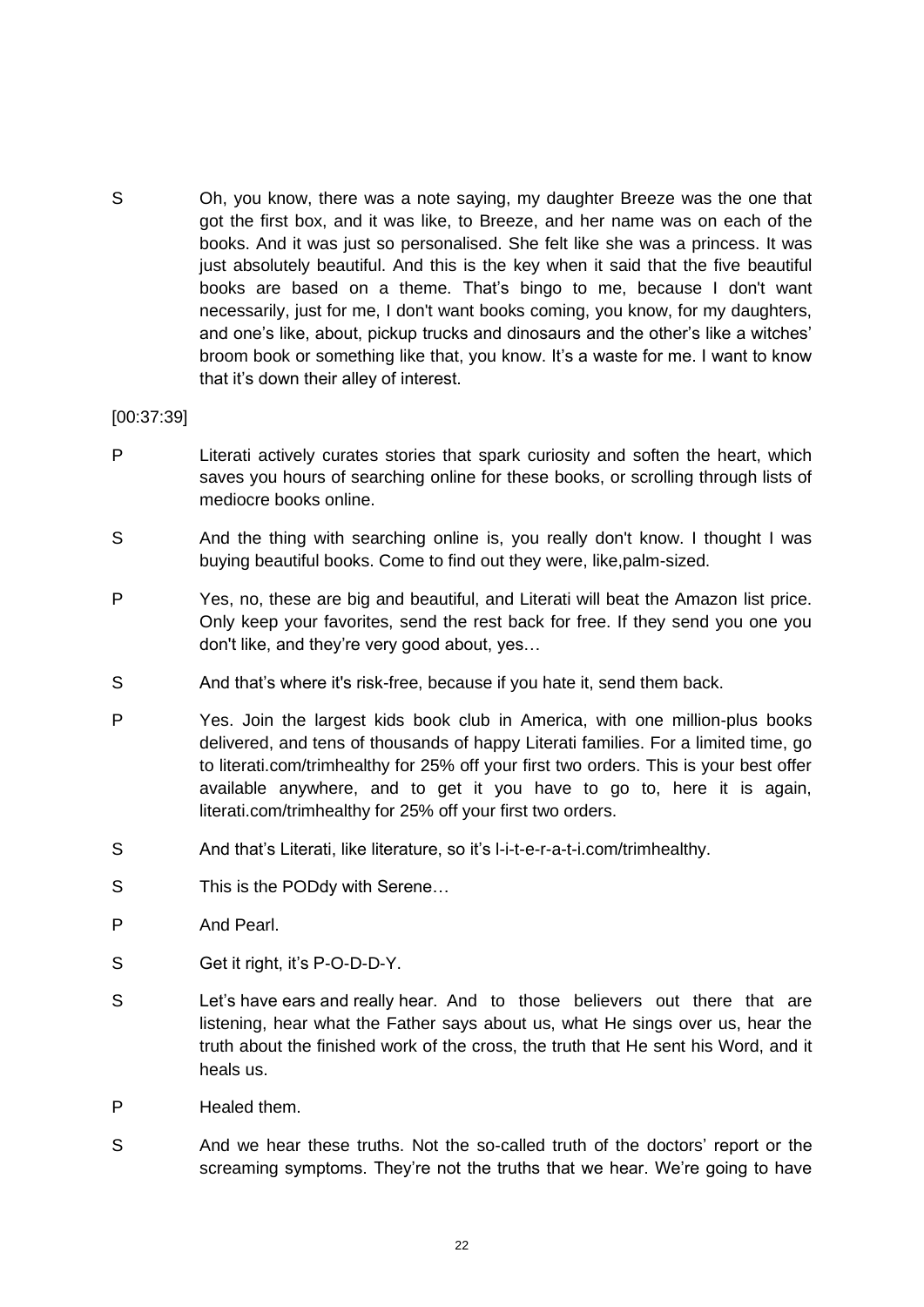the ears that really hear the truth. There are things that may be true, but they have to bow to the truth.

- P Ah, come on Serene.
- S Right? Can we see it? Now, that was ears to hear, what about the eyes to really see. Can we see, truly see? See the trim woman in the eye of faith, in the eye of optimism and the eye of unkillable hope. That's not even a word, unkillable, but just indestructible hope.

### [00:39:42]

- S Not the woman who in the past, maybe the past was only one second ago, felt stuck and in prison in the body. But no, can we see that trim and healthy woman? Can she have the courage to see what is completely possible? Absolutely, the future. When this vision of faith, this eye of hope, of life, is planted in the good soil.
- P Can you all, listening right now, like, share this? Like, I'm so inspired right now, Serenie. Something's got hold of you in the last few weeks.
- S Even with unpolishedness, Pearl.
- P I'm telling you, A, B, C, one, two, three, I don't care. But this is good stuff, man. This ministered to my heart today. You guys, share this PODdy or do something with it. I don't know. I don't want this to just be for our listeners. It's got to get out there. This is good stuff. This is light and this is life, and He wants to take us to greater and greater places, I think. Are we done?
- S We're done.
- P Before we go.
- S Hey pal.

# [00:40:38]

- P Lesley? She's just run over here because what, why, Lesley Popsy?
- L Well, you and Serene were having, like, powerful, powerful PODdy, and Psalmo over in the back was, you know, trying to keep up with ABC. But I did hear Serene say cucumber at one point, and that just made me think that…
- S Psalmo's likes cucumber.
- L Ooh, yum.
- S I can chill with that.
- L So I wanted to share with Pearl and Serene what I've been doing, because to me, if you have a sandwich, a sandwich comes with crisp chips in America, like burgers and fries and all these things that, like, mentally have to go together. But